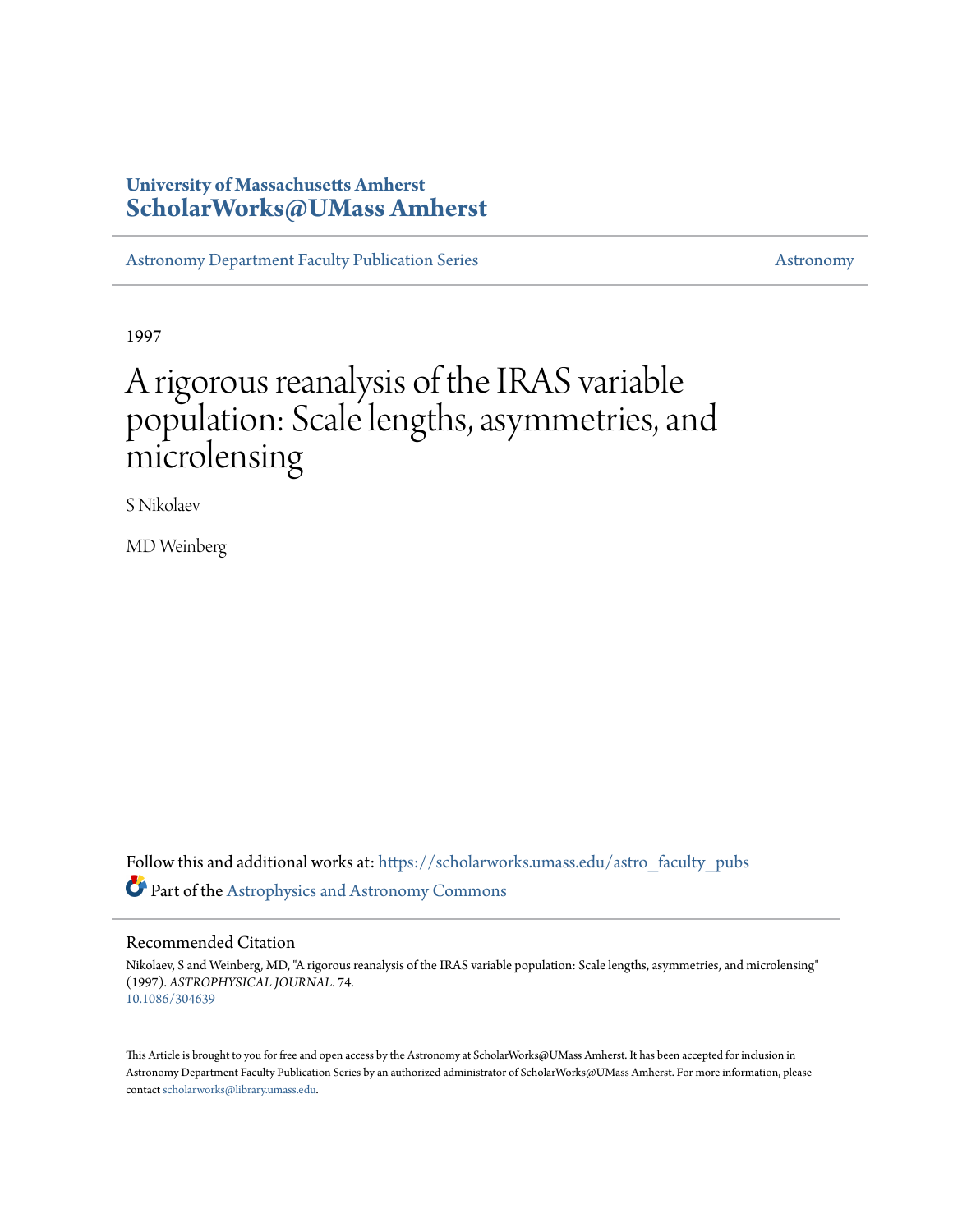## A rigorous reanalysis of the IRAS variable population: scale lengths, asymmetries, and microlensing

Sergei Nikolaev & Martin D. Weinberg<sup>1</sup> Department of Physics & Astronomy

University of Massachusetts, Amherst, MA 01003-4535

Received \_\_\_\_\_\_\_\_\_\_\_\_\_\_\_\_\_; accepted .

<sup>&</sup>lt;sup>1</sup>Alfred P. Sloan Fellow.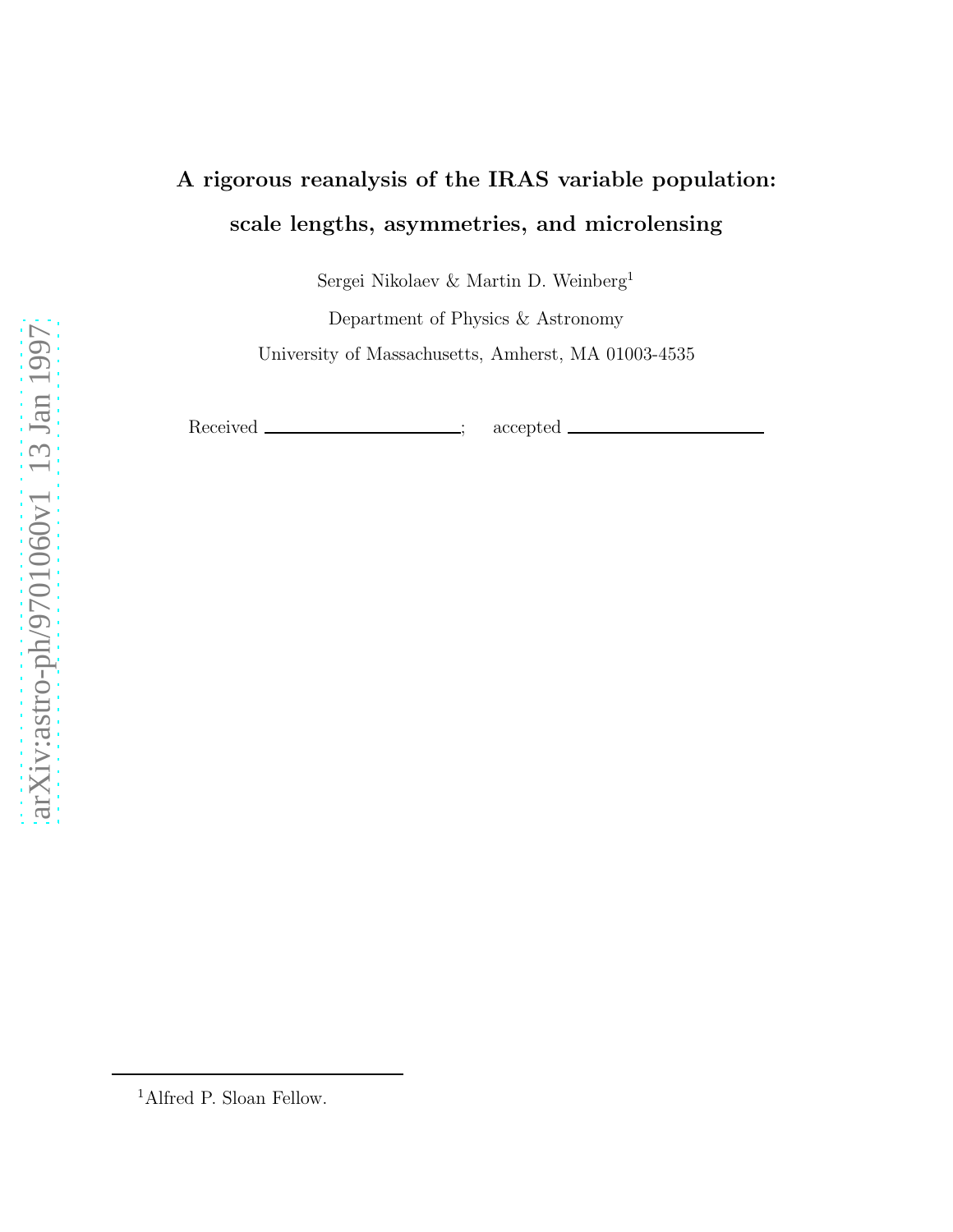#### ABSTRACT

Previous work reported a bar signature in color-selected IRAS variable stars. Here, we estimate the source density of these variables while consistently accounting for spatial incompleteness in data using a likelihood approach. The existence of the bar is confirmed with shoulder at  $a \approx 4$  kpc, axis ratio  $a : b = 2.2$ – 2.7 and position angle of  $19^{\circ}$  ± 1 $^{\circ}$  degrees. The ratio of non-axisymmetric to axisymmetric components gives similar estimate for the bar size  $a = 3.3 \pm 0.1$ kpc and position angle  $\phi_0 = 24^\circ \pm 2^\circ$ . We estimate a scale length  $4.00 \pm 0.55$ kpc for the IRAS variable population, suggesting that these stars represent the old disk population.

We use this density reconstruction to estimate the optical depth to microlensing for the large-scale bar in the Galactic disk. We find an enhancement over an equivalent axisymmetric disk by 30% but still too small to account for the MACHO result. In addition, we predict a significant asymmetry at positive and negative longitudes along lines of sight through the end of the bar ( $|l| \approx 30^{\circ}$ ) with optical depths comparable to that in Baade's window. An infrared microlensing survey may be a sensitive tool for detecting or constraining structural asymmetries.

More generally, this is a pilot study for Bayesian star count analyses. Bayesian approach allows the assessment of prior probabilities to the unknown parameters of the model; the resulting likelihood function is straightforwardly modified to incorporate all available data. However, this method requires the evaluation of multidimensional density functions over the data and optimization of the function over a parameter space. We address the resulting computational extremization problem with a hybrid use of a directed search algorithm which locates the global maximum and the conjugate gradient method which converges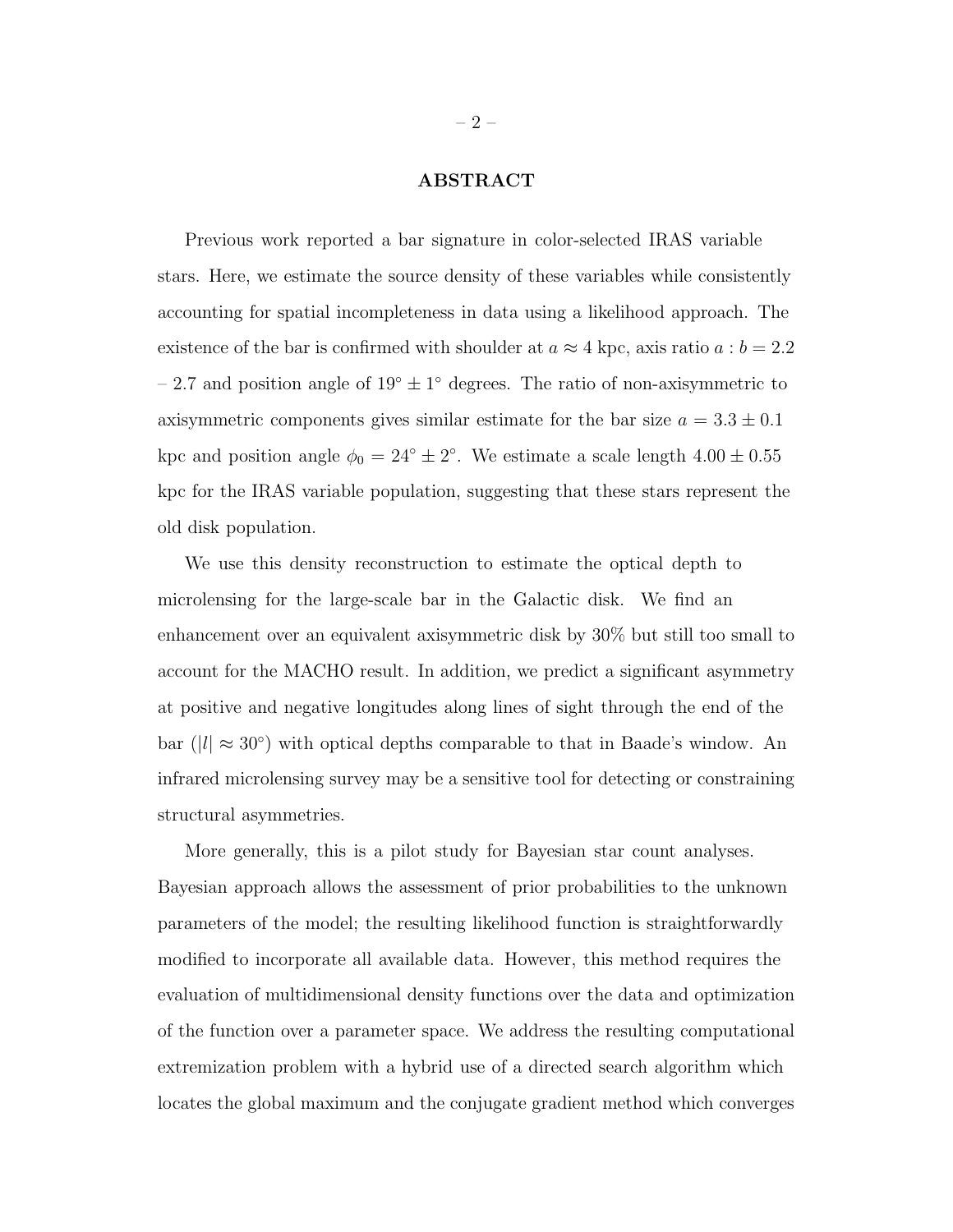quickly near a likelihood maximum. Both methods are parallelizable and therefore of potential use with very large databases.

Subject headings: Galaxy: structure — stars: variables: other — stars: AGB and post-AGB — gravitational lensing — methods: statistical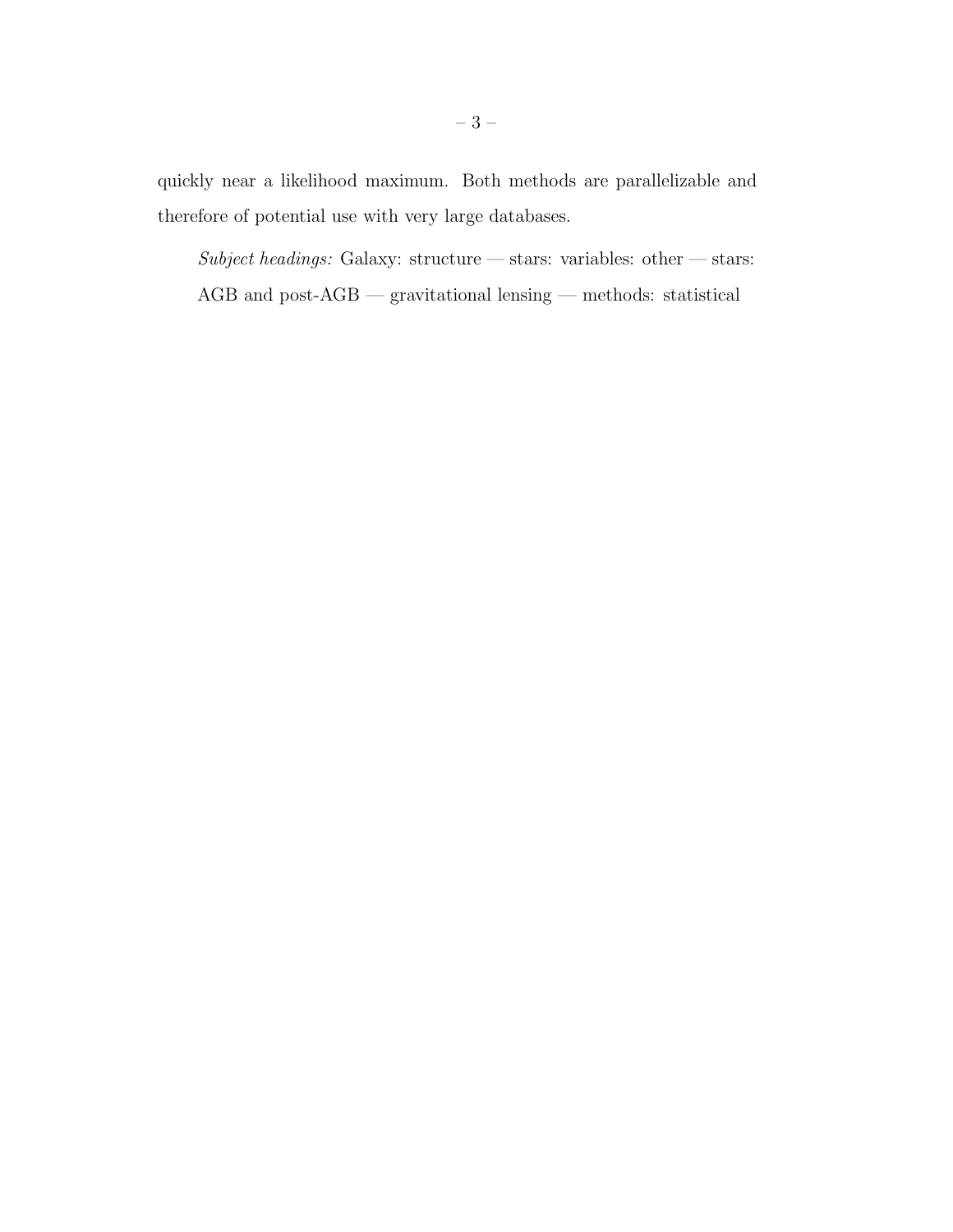#### 1. Introduction

Weinberg (1992, Paper I) identified color-selected variables in the IRAS Point Source Catalog (PSC) with AGB stars based on color consistency and the circumstantial sensitivity of the IRAS survey to long-period variables (cf. Harmon & Gilmore 1988). These were then used as rough standard candles to infer a large-scale asymmetry in the stellar distribution. The identification of IRAS variables with AGB stars was strengthened by an in-depth study of a bright subset (Allen, Kleinmann & Weinberg 1993). Carbon-selected AGB stars (carbon stars) have also proven to be effective tracers (see e.g. Metzger & Schechter 1994). Advantages of AGB tracers are reviewed in Weinberg (1994). In general, standard candle analyses have the advantage over flux or star count analyses in providing direct information about the three-dimensional structure of the Galaxy. However, uncertainties in their selection and intrinsic properties may bias any inference and, especially for the IRAS-selected sample, the census is incomplete.

Paper I described an approach to large-scale Galactic structure using a star count analysis which allows the information to be reconstructed and possibly corrected in the observer's coordinate system before translating to a Galactocentric system. Unfortunately, this translation approach is only natural if the coverage is complete and suffered in application to the IRAS sample because of spatial gaps due to an incomplete second full-sky epoch. Here, we present the results of a different approach to the problem: the direct density estimation by maximum likelihood. A Bayesian density estimation has the advantage of directly incorporating selection effects and missing data.

The number of ongoing surveys that bear on Galactic structure—SDSS, 2MASS, DENIS—which at various stages will have surveyed parts of the sky is a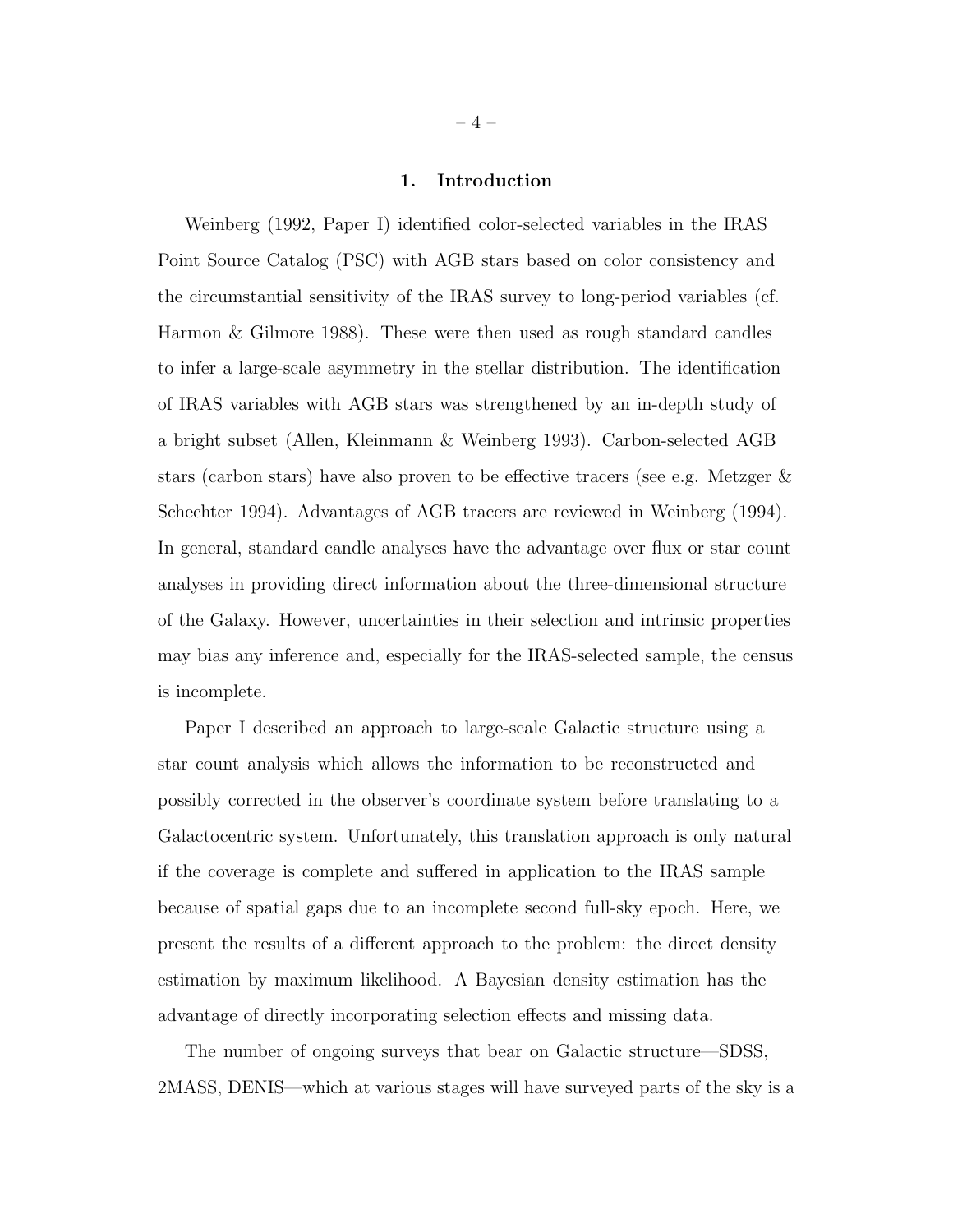<span id="page-5-0"></span>second motivation for this study; there is a need for a systematic method suited to inferential studies using possibly incomplete data from many wave bands. Recent analyses (e.g. Bahcall & Soneira 1980 in the optical; Wainscoat et al. 1992 in the infrared) have modeled the Galactic components with standard profiles and structural parameters chosen to provide a match to star count data. To explore the structural parameters themselves, we propose a Bayesian density estimation technique to treat data from scattered fields during the survey and to easily incorporate data from wave bands. Conceptually, this approach is midway between a classical inversion and modeling.

The first part of the paper describes and characterizes the method. More specifically, §2 reviews the IRAS selection procedure described in Paper I and motivates the approach. The new analysis based on statistical density estimation is presented in §[3](#page-6-0) and precisely defined in §[4](#page-7-0). The second part of the paper describes Monte-Carlo tests and the results of applying the method to the IRAS data (§[5\)](#page-10-0). We conclude in §[6](#page-18-0) with a summary and discussion.

#### 2. IRAS source selection

The analysis in Paper I was based on the variables selected in the IRAS Point Source Catalog (1988) by both color and  $P_{var}$ . Following the source selection procedure described in Paper I, we selected stars from IRAS Point Source Catalog with  $F_{12} > 2$  Jy and variability flag  $P_{var} \geq 98\%$ . Although the flux limit reduces the confusion in source identification toward the center of the Galaxy, it also restricts the sensitivity to distant sources. The limiting distance to a star  $(d)$  is estimated using a simple exponential layer with vertical scale height h and mid-plane extinction coefficient  $K_{12}$ :

$$
m = M + 5 \lg d - 5 + K_{12} h \left( 1 - e^{-d \sin |b|/h} \right) / \sin |b|.
$$
 (1)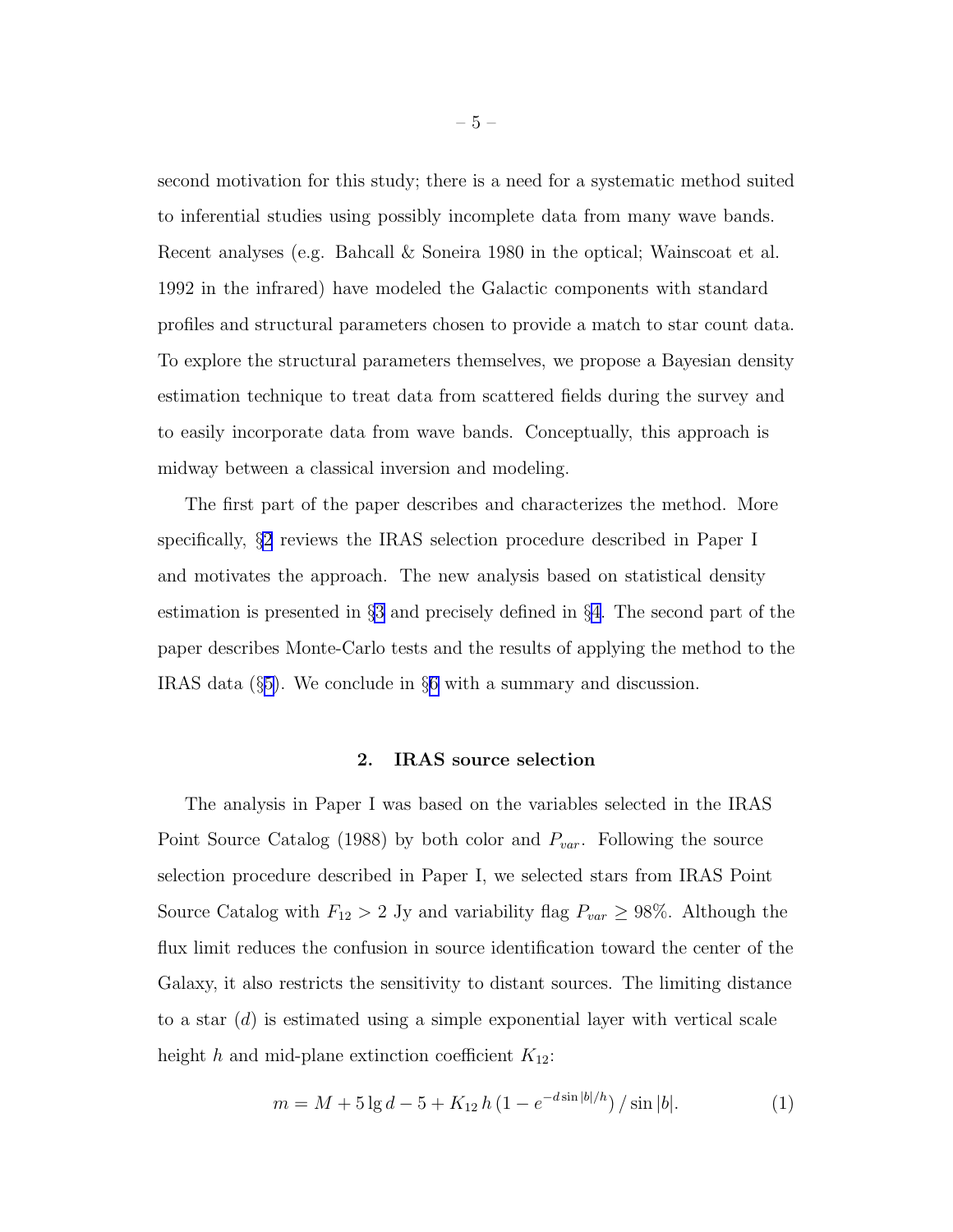<span id="page-6-0"></span>For a typical AGB star ( $L = 3500L_{\odot}$ , see Appendix A) and  $K_{12} = 0.18$  $kpc^{-1}$ , the limiting distance in the plane is  $R_{lim} = 7$  kpc. We assume that the extinction is dominated by the molecular gas,  $h = 100$  pc and the extincting layer is horizontally isotropic. The true extinction toward the inner Galaxy is most likely dominated by the molecular ring and nuclear region given the molecular gas distribution. However, precise estimate of the true distribution is not available and an horizontally isotropic model will adequately represent its systematic effect on the photometric distances.

Of the more than 158,000 good flux-quality sources listed in IRAS PSC, 5,736 satisfy both flux limit and variability criteria. Their spatial distribution is shown in Figure [1](#page-26-0). To obtain variability data, at least two epochs are needed. Unfortunately, IRAS' multiple epochs did not have complete sky coverage. Most of the coverage (77% in the galactic plane) was achieved in HCON 2 and HCON 3 separated by roughly 7.5 months on average. The rest of the galactic plane is poorly sampled (shaded regions in Figure [1](#page-26-0)). For this analysis, all the data in the poorly sampled sectors have been excised, reducing the size of the sample to 5,500 stars.

#### 3. Method overview

All of the selection effects but especially data incompleteness greatly complicate the analysis. Bayesian techniques are ideally suited to parameter estimation over data with general but well-defined selection criteria and underlies both the maximum entropy and maximum likelihood procedures. Below, we will parameterize the source density by an exponentiated orthogonal series with unknown coefficients  $A_{ij}$  and  $B_{ij}$  (cf. eq. [14](#page-10-0)). In this context, the basic theorem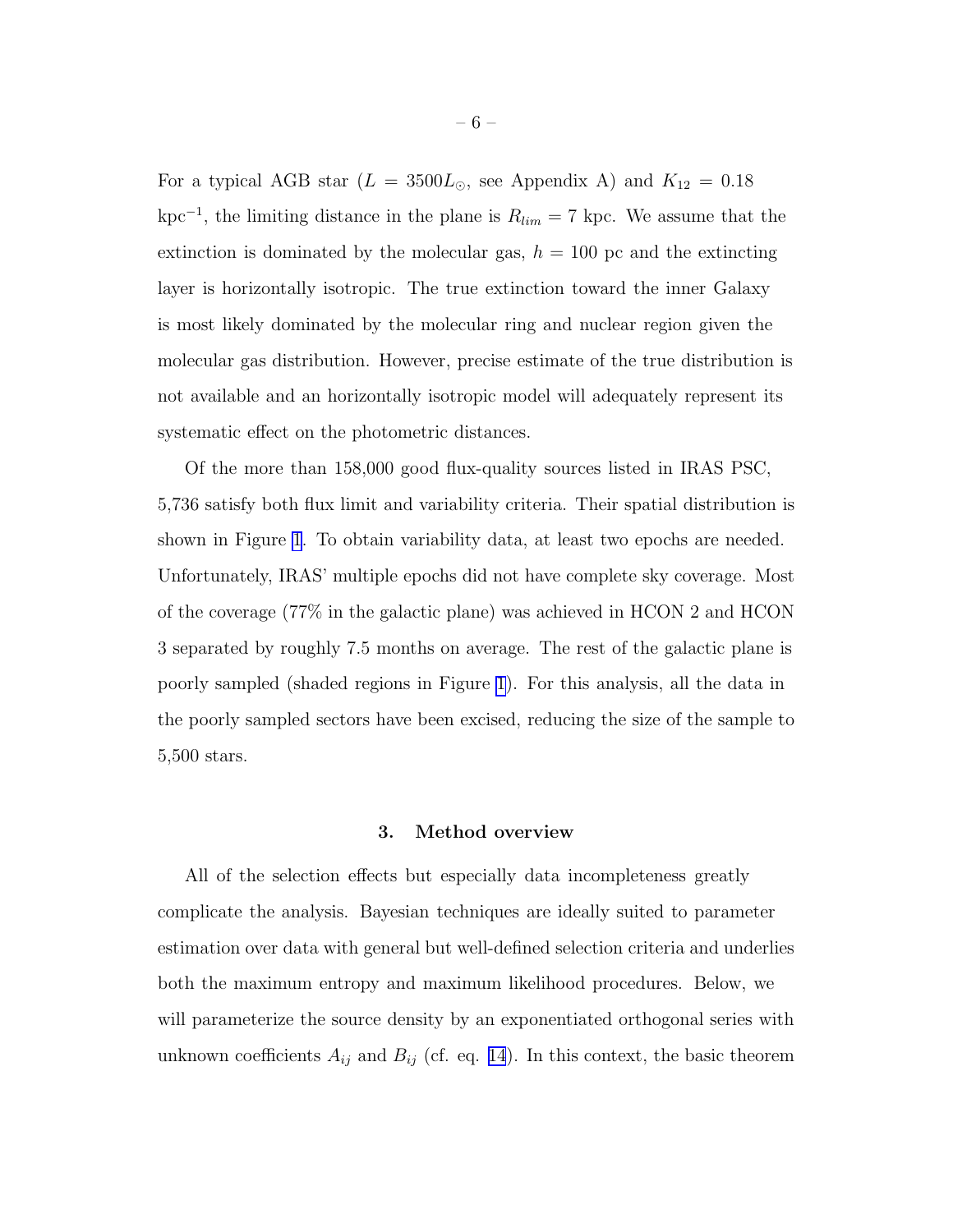<span id="page-7-0"></span>of the theory reads:

$$
P(\lbrace A_{ij}\rbrace, \lbrace B_{ij}\rbrace | D, I) = \frac{P(\lbrace A_{ij}\rbrace, \lbrace B_{ij}\rbrace | I) \cdot P(D \mid \lbrace A_{ij}\rbrace, \lbrace B_{ij}\rbrace, I)}{P(D \mid I)}.
$$
 (2)

The probability  $P(\lbrace A_{ij} \rbrace, \lbrace B_{ij} \rbrace | D, I)$  is the conditional (or *posterior*) probability of the coefficients of the source density provided the data  $(D)$  and information  $(I)$  describing its incompleteness. The probability  $P(\lbrace A_{ij} \rbrace, \lbrace B_{ij} \rbrace | I)$  is the prior probability (or simply, *prior*) of the coefficients provided only the information. Following Bretthorst (1990), we assign the prior using the maximum entropy principle. In our case it is constant implying that all coefficient values are equally likely initially. The function  $P(D | \{A_{ij}\}, \{B_{ij}\}, I)$ is the direct probability which describes the likelihood of data given the coefficients. Finally,  $P(D | I)$  is a normalization constant which may be omitted provided that the posterior probability is normalized.

With these definitions, it follows that

$$
P({A_{ij}}, {B_{ij}} | D, I) = Const \cdot P(D | {A_{ij}}, {B_{ij}}, I),
$$
 (3)

or in words, the posterior probability is proportional to the likelihood function. Therefore, the best estimate of posterior probability is obtained for the set coefficients which maximize the likelihood function.

#### 4. Likelihood function

The likelihood is the joint probability of the observed stars given a source density. We may then consider the probability of observing a star with intrinsic luminosity in the range  $(L, L + dL)$  to be detected in the distance interval  $(s, s + ds)$ , in the azimuth interval  $(l, l + dl)$ , in the galactic latitude interval  $(b, b + db)$  and with magnitude in the range  $(m, m + dm)$ . Assuming a normal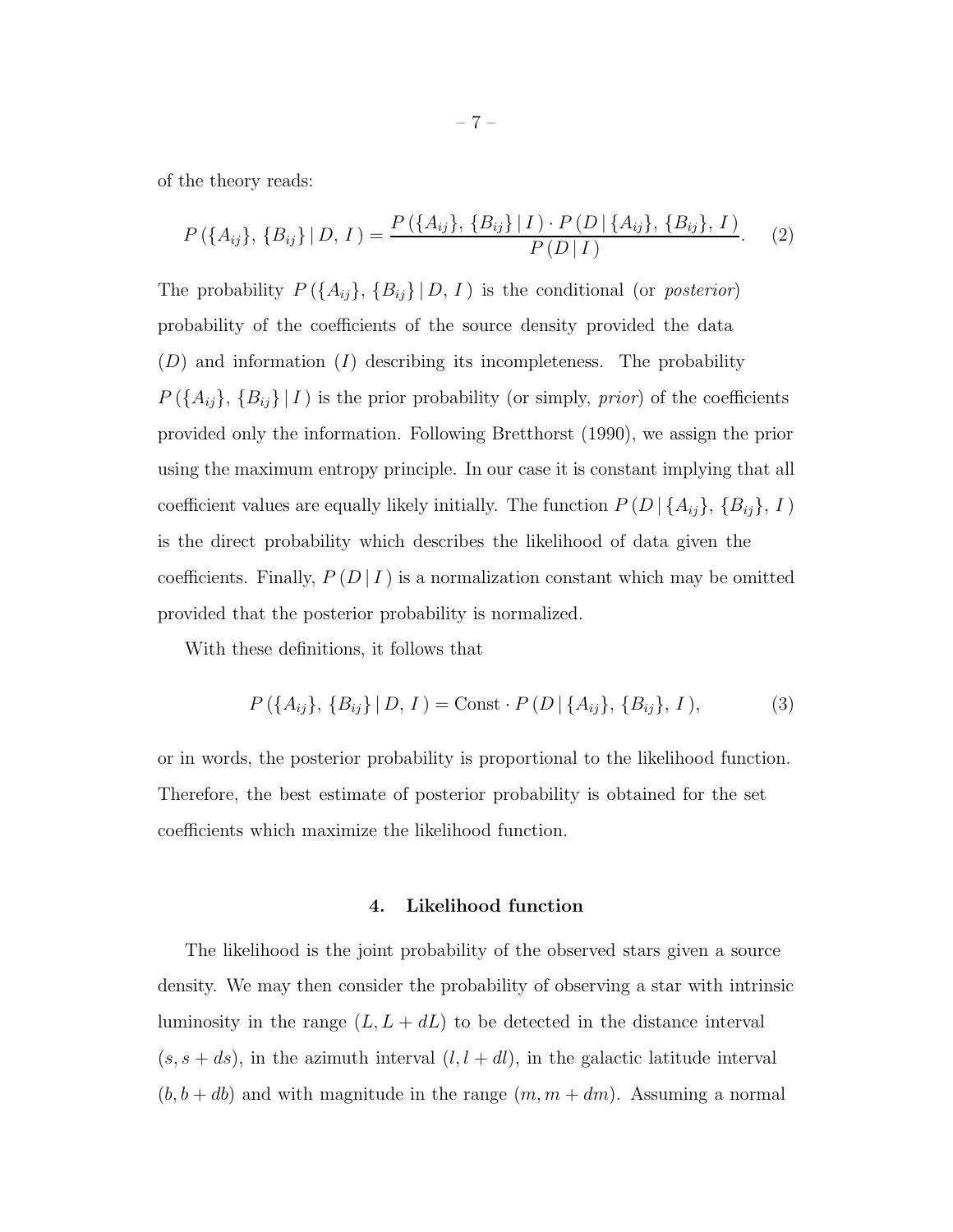distribution of intrinsic luminosities L and a normal error distribution for the apparent magnitudes  $m$  this becomes:

$$
P_n (s, l, b, m, L | \sigma_m, \sigma_L, K_{12}, h, R_0) s^2 ds \cos b db dl dL dm =
$$
  

$$
C \cdot \Sigma(r, \phi, z) e^{-(L-\overline{L})^2/2\sigma_L^2} e^{-(m-\overline{m})^2/2\sigma_m^2} s^2 ds \cos b db dl dL dm.
$$
 (4)

Here s, l, b are coordinates about the observer's position, r,  $\phi$ , z are coordinates about the center of the Galaxy, C is the normalization constant,  $\Sigma(r, \phi, z)$  is the source density at galactocentric radius  $R_0$ ,  $\overline{L}$  and  $\sigma_L$  are the mean intrinsic luminosity and the dispersion of the sample,  $\sigma_m$  is the measurement error in magnitudes and  $\overline{m} = \overline{m}(s, b)$  is given by equation ([1](#page-5-0)). Alternatively, we may replace luminosity by absolute magnitude:

$$
P_n (s, l, b, m, M | \sigma_m, \sigma_M, K_{12}, h, R_0) s^2 ds \cos b db dl dM dm =
$$
  

$$
C \cdot \Sigma(r, \phi, z) e^{-(M - \overline{M})^2 / 2\sigma_M^2} e^{-(m - \overline{m})^2 / 2\sigma_m^2} s^2 ds \cos b db dl dM dm,
$$
 (5)

where  $\overline{M}$  and  $\sigma_M$  correspond to  $\overline{L}$  and  $\sigma_L$ . The Gaussian distributions in L or M in the above two equations can be generalized to an arbitrary luminosity function for traditional star count applications. Although we will not give the general expressions below, the development is parallel.

Since the convolution of two Gaussians is a new Gaussian whose variance is the sum of the two individual variances

$$
\sigma_{m,eff}^2 = \sigma_m^2 + \sigma_M^2,\tag{6}
$$

equation (5) can be rewritten as

$$
P_n(s, l, b, m \mid \sigma_{m,eff}, k, H, R_0) s^2 ds \cos b db dl dm =
$$
  

$$
C \cdot \Sigma(r, \phi, z) e^{-(m - \overline{m})^2/2\sigma_{m,eff}^2} s^2 ds \cos b db dl dm
$$
 (7)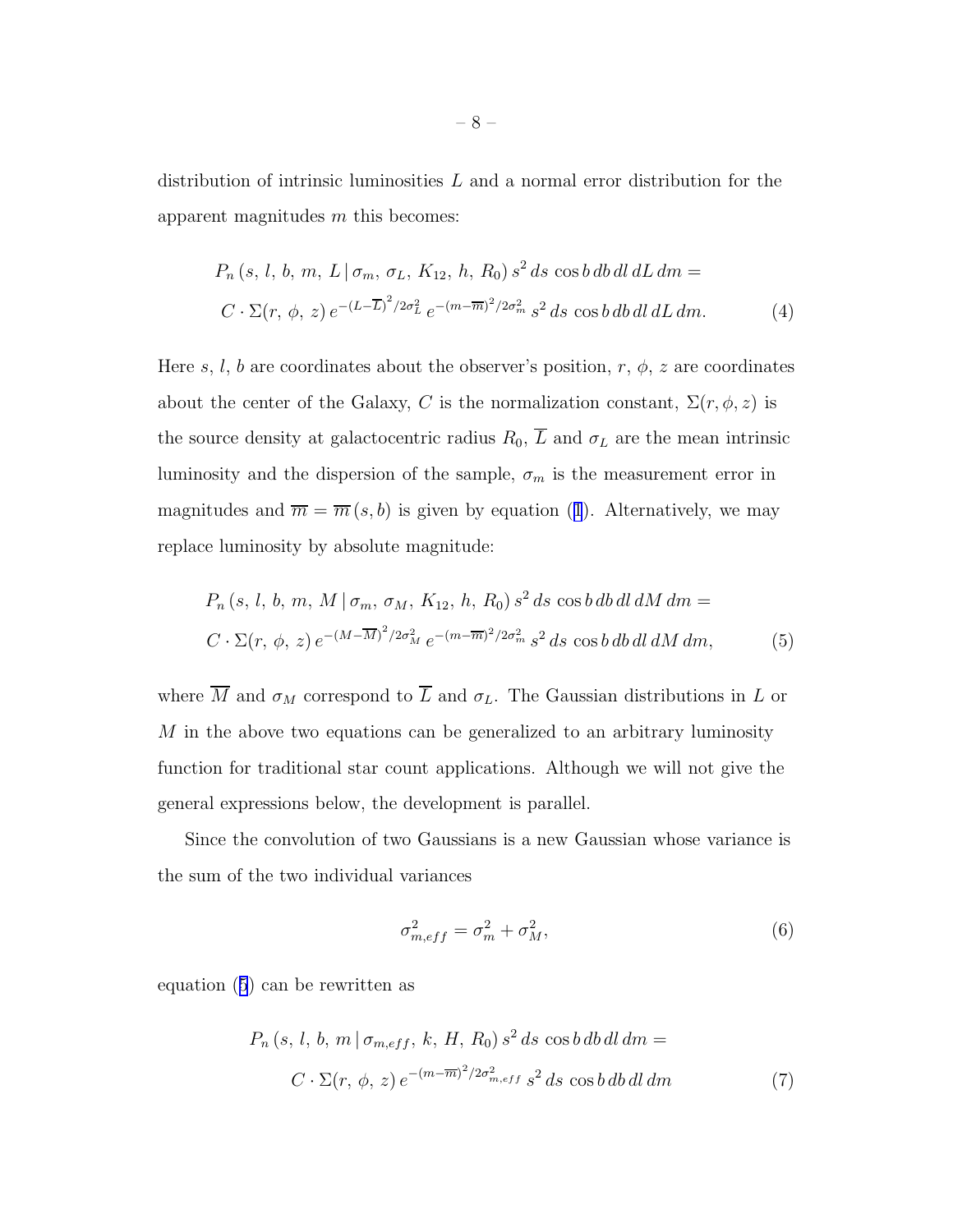<span id="page-9-0"></span>after integrating over the unmeasured absolute magnitude M. For notational clarity, we will omit the subscript "eff" and write simply  $\sigma_m$ . The constant C is determined from the normalization condition:

$$
C \int_{-\infty}^{+\infty} e^{-(m-\overline{m})^2/2\sigma_m^2} dm \int dl \int_0^{s_{max}(b)} s^2 ds \int_{-\frac{\pi}{2}}^{\frac{\pi}{2}} \Sigma(r, \phi, z) \cos b \, db = 1. \tag{8}
$$

The integration over  $l$  runs over entire circle except missing azimuthal sectors, explicitly accounting for missing data at particular ranges in azimuth. The limiting distance  $s_{max}$  in the l, b direction incorporates the 2 Jy flux limit.

In a standard star count analysis no explicit distance information is provided and s is eliminated from analysis by integration, yielding

$$
P_n(l, b, m | \dots) \cos b \, db \, dl \, dm =
$$
  

$$
C \int_0^{s_{max}(b)} \Sigma(r, \phi, z) e^{-(m - \overline{m})^2 / 2\sigma_m^2} s^2 \, ds \cos b \, db \, dl \, dm. \tag{9}
$$

For our relatively small sample of IRAS stars, sensitivity to vertical structure will be poor. This motivates replacing the general unknown three-dimensional disk density with a density which depends on radial position and azimuth alone:  $\Sigma(r, \phi, z) = \overline{\Sigma}(r, \phi).$ 

Finally, the joint probability of observing N stars selected from the IRAS PSC is

$$
L \equiv P_{total} = \prod_{n=1}^{N} P_n(l, b, m | \dots).
$$
 (10)

Expressing the likelihood function in logarithmic form, our desired solution is the set of parameters which maximize

$$
\log L = \sum_{n=1}^{N} \log P_n(l, b, m | \dots).
$$
 (11)

This and nearly all star count analyses reduce to standard problem of density estimation: find the density function  $f(x)$ , which satisfies non-negativity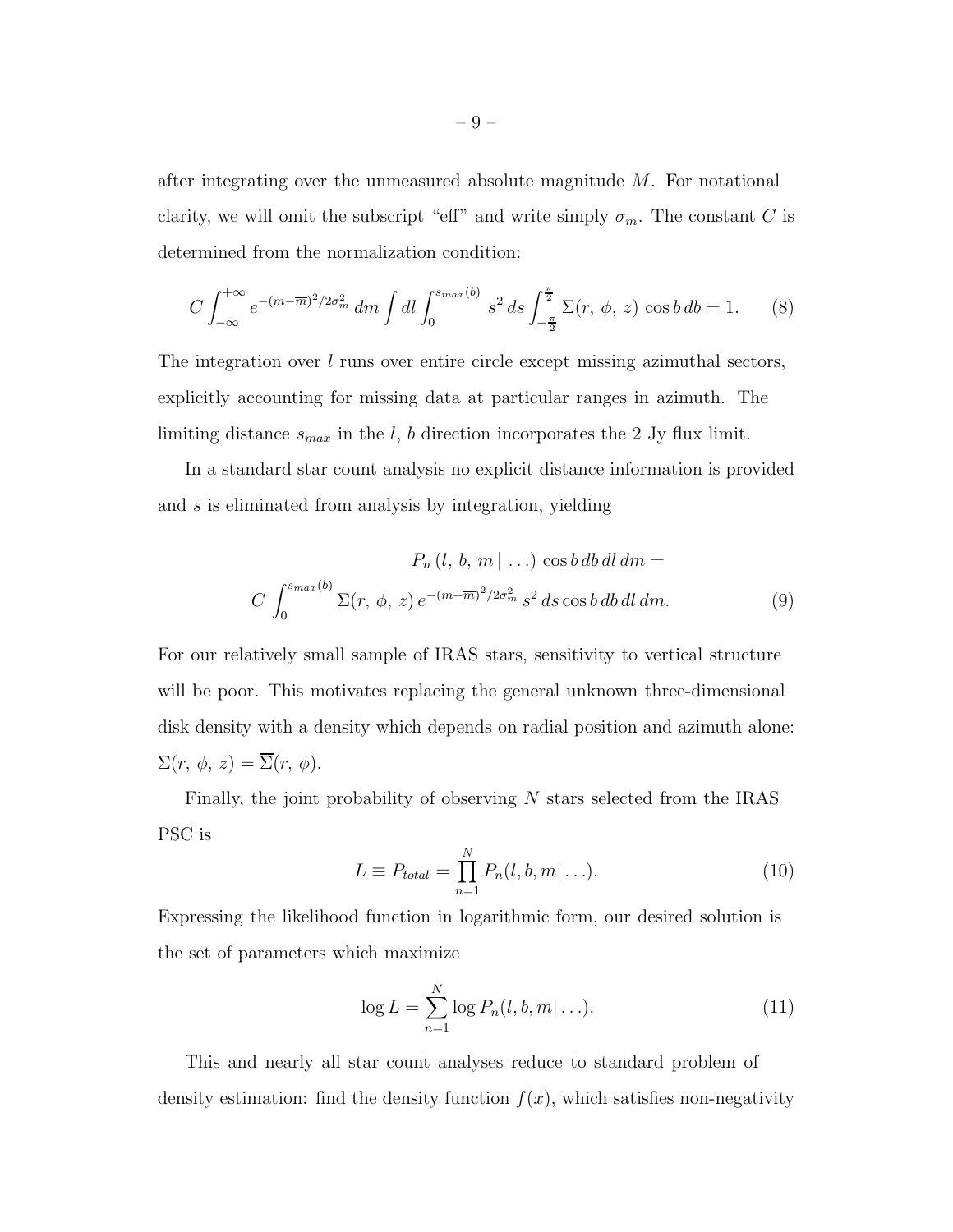<span id="page-10-0"></span>constraint

$$
f(x) \ge 0\tag{12}
$$

and integral constraint

$$
\int f(x)dx = 1\tag{13}
$$

which best describes the observed data distribution. Both parametric and non-parametric estimation techniques have been used to solve this problem (e.g. Silverman 1986; Izenman 1991). For inhomogeneous multidimensional data, the positivity constraint is cumbersome. However, searching for the unknown function  $f(x)$  in the form of an exponentiated orthogonal series (Clutton-Brock 1990), guarantees positivity. A candidate stellar surface density is:

$$
\overline{\Sigma}(r,\phi) = \exp\left\{\sum_{i=1}^{\text{i} \text{max}} \sum_{j=0}^{\text{i} \text{max}} \left[A_{ij}\cos j\phi + B_{ij}\sin j\phi\right] J_j(k_i^j r)\right\},\tag{14}
$$

where  $J_j(x)$  is Bessel function of  $j^{\text{th}}$  order and  $k_i^j$  $i$ <sub>i</sub> is  $i$ <sup>th</sup> root of Bessel function of  $j<sup>th</sup>$  order and are chosen to produce a complete orthogonal set over the disk of radius  $R_{max}$ . The coefficients  $A_{ij}$ ,  $B_{ij}$  are the parameters to be determined. There is no loss of generality in taking the Fourier-Bessel series although the choice is arbitrary.

#### 5. Results

#### 5.1. Sensitivity to incompleteness

A major advantage of the approach presented here over that in Paper I is that the significance of inferred structure is robustly quantified. In particular, we can test the sensitivity of selection effects to the detection of a bar. To test the presence of the coverage gaps, we generated four sample disks of 1,000 stars each using the source density (14) with  $\sqrt{A_{ij}^2 + B_{ij}^2} = 1$  for  $j = 0, 2$  and zero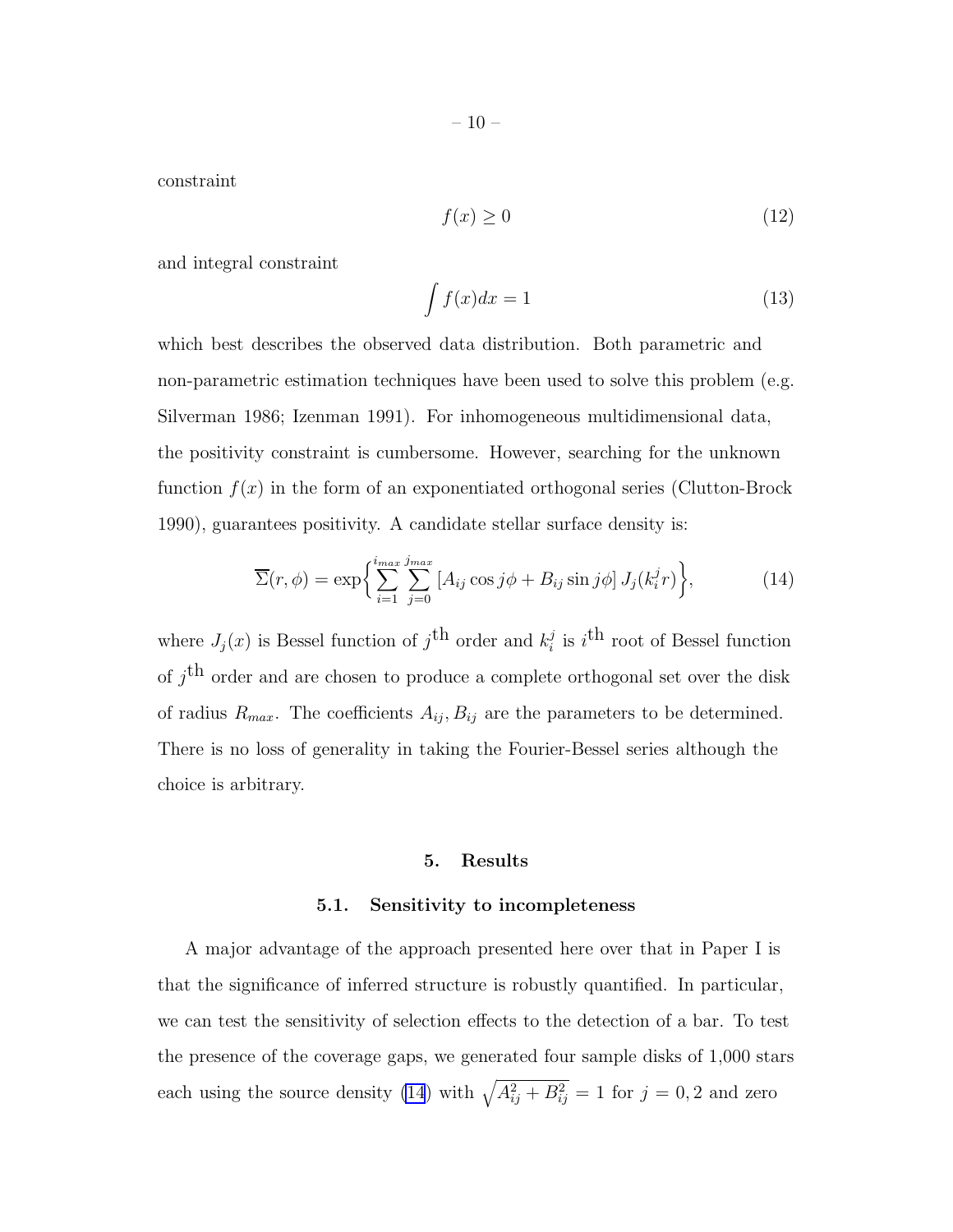otherwise and the following bar position angles:  $0^{\circ}$ ,  $\pm 45^{\circ}$ , and  $90^{\circ}$ . The root sum square of the coefficients  $A_{ij}$  and  $B_{ij}$  represents the strength of  $i^{th}$  radial component for the  $j<sup>th</sup>$  polar harmonic. Figure [3](#page-26-0) shows the restored strength of a harmonic  $\sqrt{A_{ij}^2 + B_{ij}^2}$  as a function of the position angle of the bar. Insensitivity of these strengths to bar position angle suggests that missing azimuths will not obscure the inference of true bar. The computed values are consistent with the expected value of unity.

Conversely, regions of missing data can produce non-axisymmetric distortions, and in principle, suggest the existence of a bar in initially axisymmetric sample. However, analysis of a simulated axisymmetric disk  $(A_{10} = A_{20} = 1;$  all others = 0) and the same azimuthal incompleteness as in the real sample shows that the power in the non-axisymmetric harmonics is about 3% of the axisymmetric contribution. Together these tests suggest that the misidentification of a bar relative due to missing azimuthal sectors alone is unlikely.

#### 5.2. Application to IRAS data

The formalism developed in §[4](#page-7-0) requires the distance to galactic center  $R_0$ , extinction in the plane  $K_{12}$  and average luminosity of the AGB stars  $\overline{L}$ . We adopted  $R_0 = 8.0$  kpc,  $K_{12} = 0.18$  mag/kpc and  $\overline{L} = 3500L_{\odot}$ . The method can be straightforwardly modified for complex models (e.g. patchy or non-uniform extinction), the only limitation here is the CPU available and sufficient data to attain a satisfactory measure of confidence.

Choosing the truncation of the series in equation [\(14\)](#page-10-0) poses a problem common to many non-parametric density estimations: because too few terms result in large bias and too many terms increase variance,  $i_{max}$ ,  $j_{max}$  would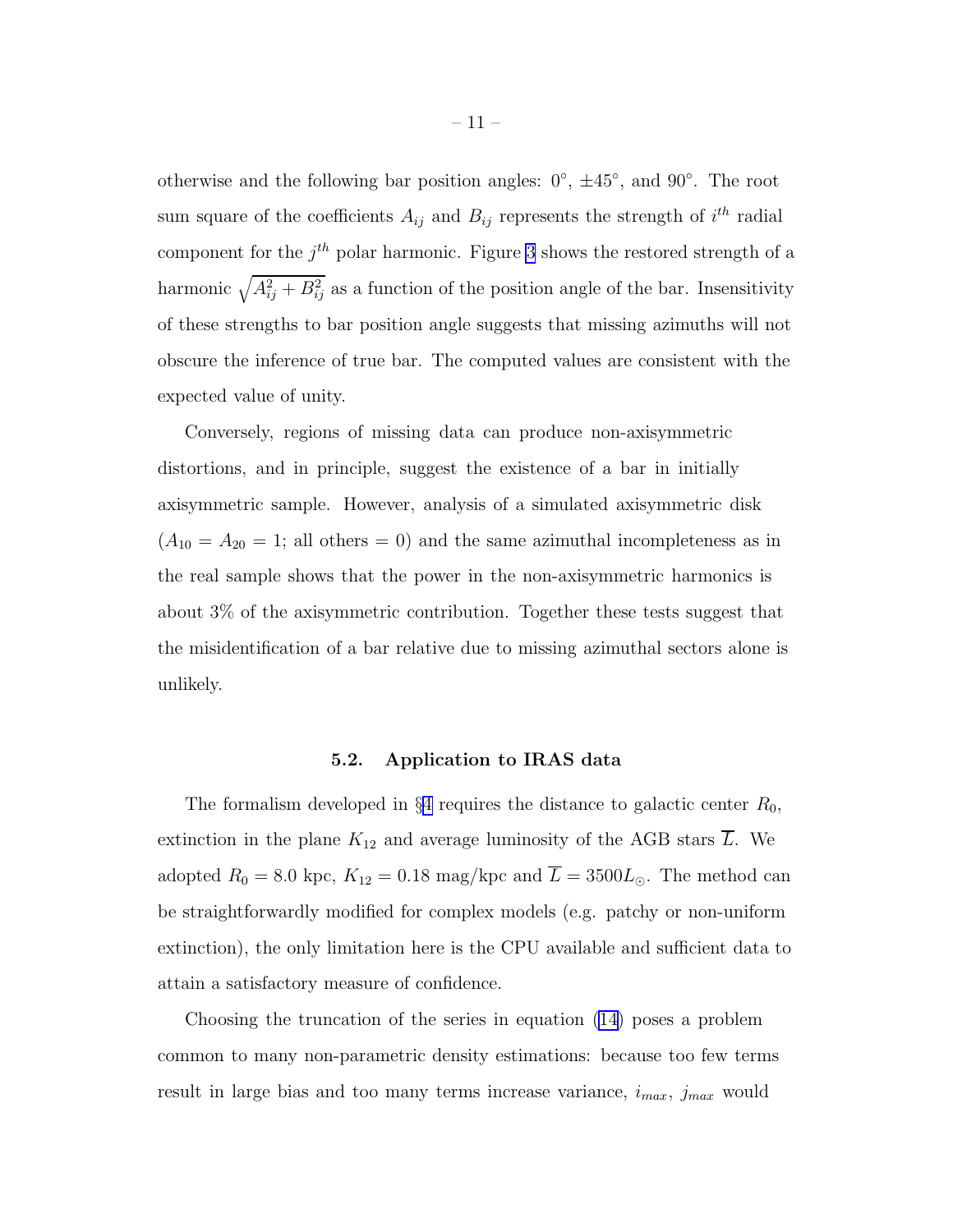be best determined by jointly minimizing the bias and the variance. However, this approach is computationally prohibitive due to the integral in equation ([9\)](#page-9-0) and the normalization [\(8](#page-9-0)). Therefore, a heuristic approach was adapted in selecting  $i_{max}$ ,  $j_{max}$  based on the increase in the likelihood function when a particular term or set of terms is added. Significance could be quantified in terms of the likelihood ratio (Wilks 1962) but we have not done this here. In addition, the hardware available to us makes it impossible to sample the parameter space beyond  $i_{max} = 4$ ,  $j_{max} = 4$ . Nevertheless, up to that limit, the space was sampled thoroughly, with some of the solutions shown in Figure [4](#page-26-0) along with the corresponding offsets of the likelihood function (the lowest value of likelihood is set to 0 for ease in comparison). Some of the figures feature the ghost peaks due to the absence of data beyond the galactic center or in missing azimuthal sectors (see Figs. [1](#page-26-0) and [2\)](#page-26-0). The likelihood analysis may attempt to place a non-existing source density peak in that region, provided it will increase the overall score. We will pursue penalizing the likelihood function and other procedures for choosing an alternative prior (dropping the assumption that all coefficients in ([14](#page-10-0)) are equally likely initially) in future work.

More importantly, all reconstructions in Figure [4](#page-26-0) imply a jet-like feature in the first quadrant. As in Paper I, the depth of our sample (estimated to correspond to a mean distance of 7 kpc in the plane) prevents ascertaining whether this feature corresponds to a bisymmetric bar or is a lopsided distortion. However, decreasing the flux limit to 1 Jy leads to detection of similar feature on the far side of the Galaxy, suggesting a real bar. This motivates a reconstruction with enforced bisymmetry, shown in Figure [5.](#page-26-0) Here the corresponding prior assigns zero values to coefficients of odd azimuthal order. The likelihood value (the origin is the same as in Figure [4](#page-26-0)) has dropped substantially, because the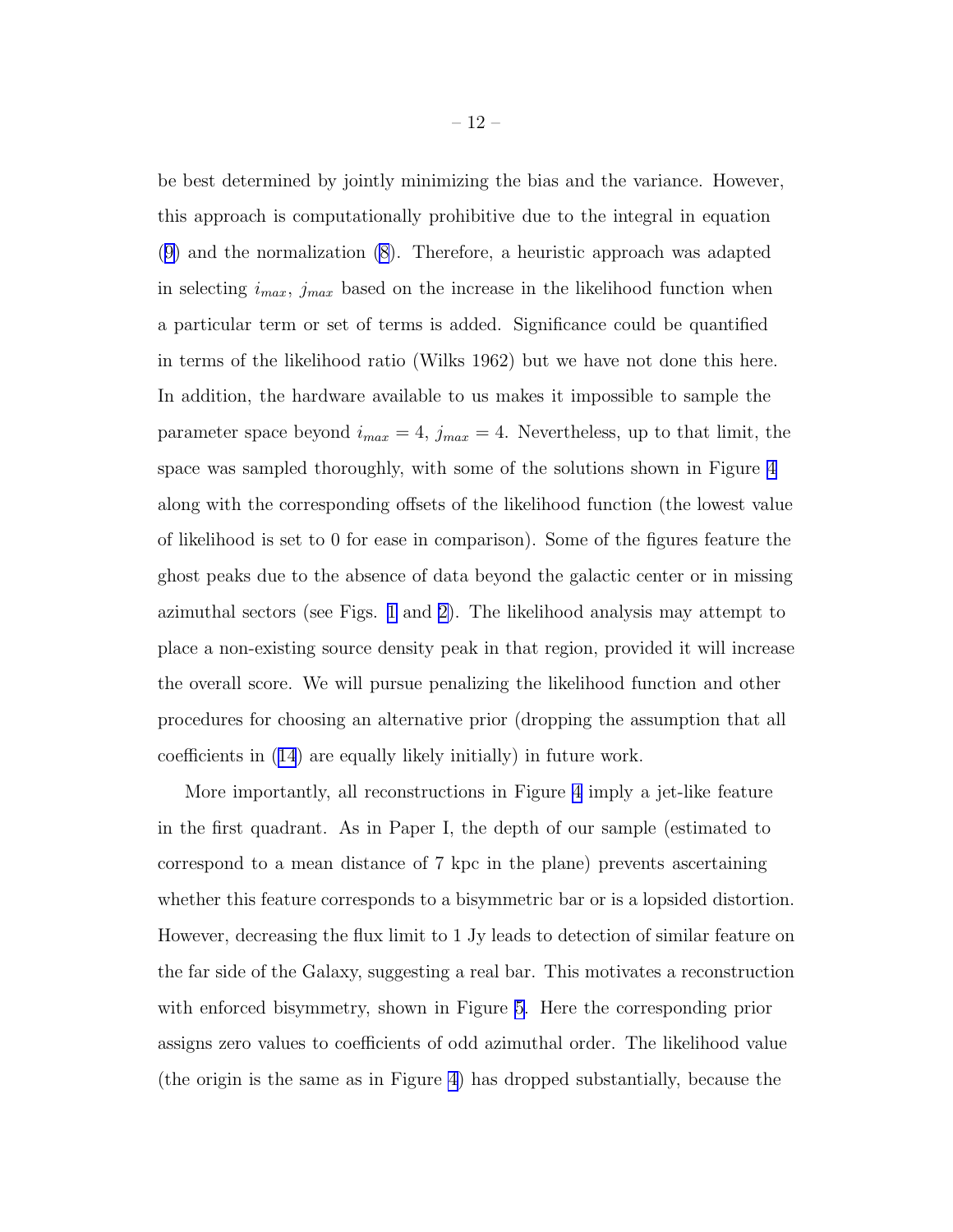resulting density lacks data support beyond the Galactic center. In both figures, the bar is well defined and has a similar length and position angle.

To quantify the strength and position angle of the bar, we fitted the isodensity contours  $(i_{max} = j_{max} = 4)$  by ellipses. The logarithm of a suitable likelihood function for estimating the semi-major axes, eccentricity and position angle is

$$
\log L = \sum_{i=1}^{M} \left[ \Sigma_{rec}(r_i, \phi_i) - C \right]^2,\tag{15}
$$

where  $\Sigma_{rec}(r, \phi)$  is the reconstructed density function and C is isodensity level. The summation runs over equally spaced points on ellipse. For a given ellipse, a grid of semimajor axis values are specified and the surface density  $C$ , position angle  $\phi_0$  and eccentricity e which maximizes  $\log L$  are found. The results are presented in Figures [6](#page-26-0) and [7](#page-26-0).

Figure [6](#page-26-0) indicates that the density profile drops to half of its central value at about 4 kpc. The half-length would then be about 4 kpc, in good agreement with the value obtained in Paper I. If we take this value as the size of the major axis of the bar, then the axis ratio varies from 2.2 in the central regions to 2.7 in the outer regions of the bar. The value of the position angle for the entire extent of the bar (out to 4 kpc) is  $\approx 19^{\circ}$ . The accuracy of the position angle determination can be quantified in terms of confidence interval, making use of the fact that in the limit of large number of sources  $N$ , the likelihood in *n* dimensions is distributed as  $\chi^2/2$  with *n* degrees of freedom (e.g. Lehmann 1959). We analyzed the likelihood as the function of a single variable – orientation angle of the bar in the plane. The analysis gives the uncertainty of  $1^\circ$  at  $3\sigma$  level.

Another way to determine the parameters of the bar is to look at the map of the ratio of non-axisymmetric to axisymmetric components of the density. The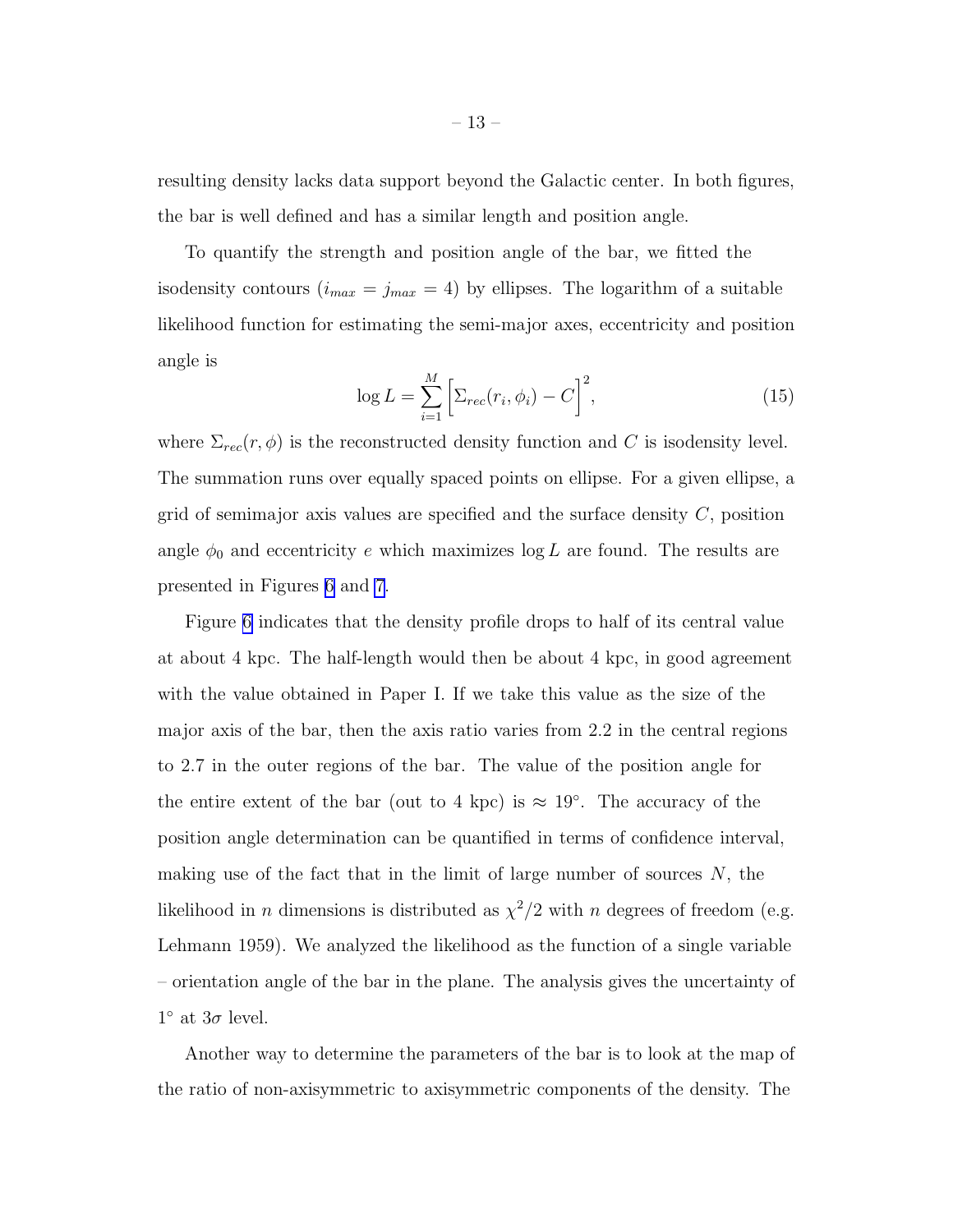ratio displays two peaks at  $3.3 \pm 0.1$  kpc located on the opposite sides from the center, the line connecting them has the position angle of  $\sim 24^{\circ} \pm 2^{\circ}$ . The peak ratio, the relative strength of the bar, is 0.73. This implies the existence of a strong bar in the intermediate age population responsible for the AGB stars.

#### 5.3. Disk scale length

Having calculated the source density, we are in a position to characterize the parent population of the IRAS variables. In Paper I, we assumed that these variables represented a disk population based on their flux distribution but several colleagues have suggested in discussion that the IRAS variables are more likely to be bulge stars. Here, we determine the scale length of the population in the Galactic plane. For comparison, we fit our reconstruction by an oblate spheroid model (G0 bulge model from the DIRBE study by Dwek et al. 1995):

$$
\Sigma_{G0}(x,y) = \Sigma_0 e^{-0.5r^2},\tag{16}
$$

with  $r^2 = (x^2 + y^2)/r_0^2$ . The scale length  $r_0$  is found by minimizing the following cost function while simultaneously satisfying the overall normalization constraint for  $\Sigma_{G0}$  (eq. [13](#page-10-0)):

$$
\text{cost} = \int d^2 r \left[ \Sigma_{rec} - \Sigma_{G0} \right]^2. \tag{17}
$$

To estimate the value of  $r_0$ , we used the covariance matrix from the likelihood analysis used to determine  $\Sigma_{rec}$  to make 5000 Monte Carlo realizations of the source density. The ensemble of realizations, then, have  $\Sigma_{rec}$  as their mean. For each realization, we found  $r_0$  by minimizing the cost function (17) and the resulting distribution of scale lengths is shown in Figure [8.](#page-26-0) Our result  $r_0 = 4.00 \pm 0.55$  kpc indicates that the IRAS variables have the scale length of the old disk population. This value is in good agreement with the scale length 4.5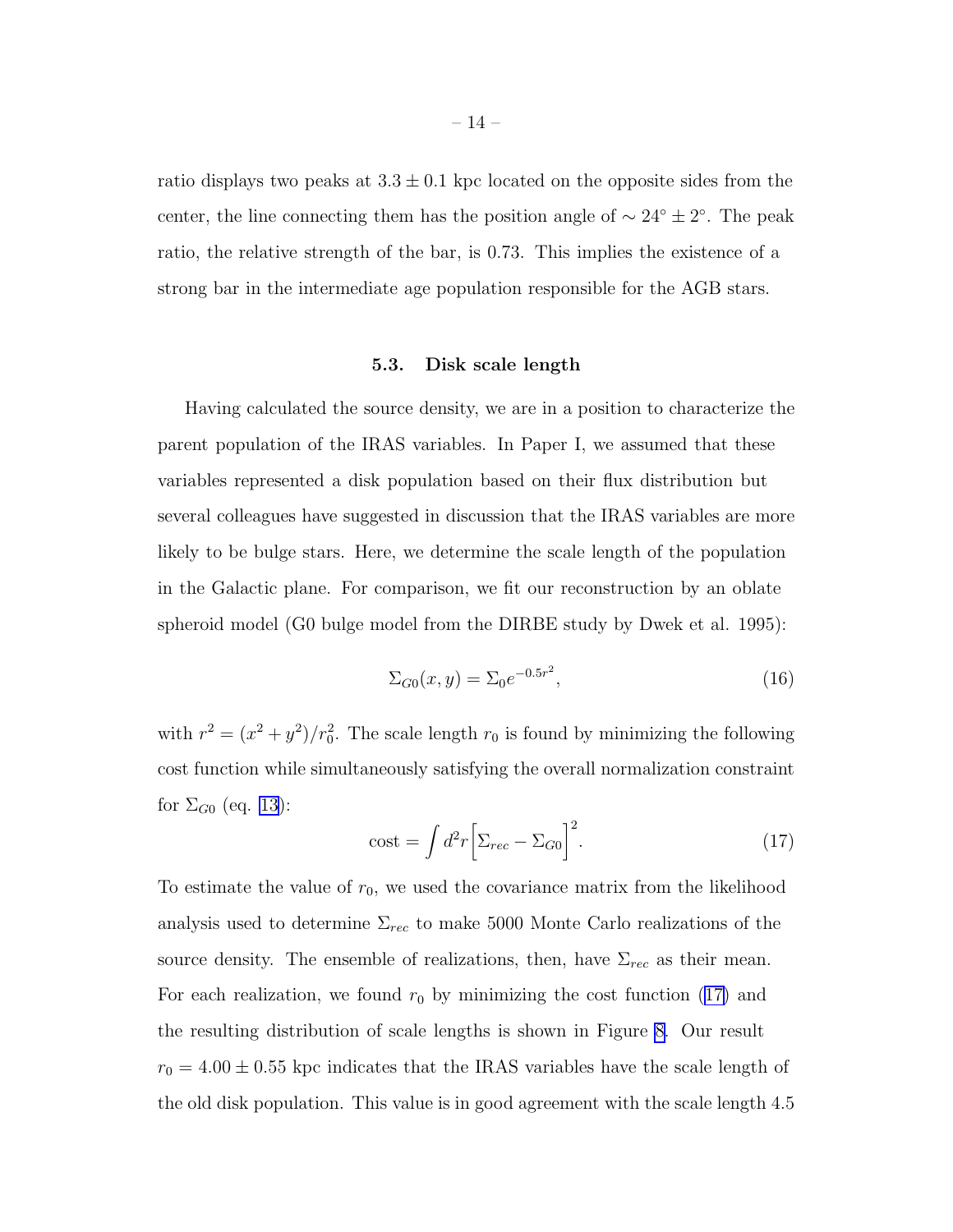kpc reported by Habing (1988), derived from analysis of a color-selected IRAS sample. Dwek's value obtained by analyzing bulge emission was  $r_0 = 0.91 \pm 0.01$ kpc. The factor of 4 difference between the scale lengths suggests that the IRAS bar and the bulge-bar belong to distinct populations.

#### 5.4. Optical depth due to microlensing

Originally proposed as a test for dark matter in the Milky Way halo (Paczyński 1986), gravitational microlensing was later shown (Griest et al. 1991; Paczynski 1991) to be potentially useful for extracting information about the inner regions of our Galaxy. Three groups (OGLE, MACHO and EROS) are monitoring stars in the Galactic bulge for gravitational microlensing and have found higher event rates than most theoretical estimates. Udalski et al. (1994) derived lensing optical depth  $\tau = (3.3 \pm 1.2) \times 10^{-6}$  toward the Baade's window  $(l = 1^{\circ}, b = -3.9^{\circ})$  based on the analysis of the OGLE data, and MACHO group reported  $\tau = 3.9^{+1.8}_{-1.2} \times 10^{-6}$  (Alcock et al. 1995a) estimated from the sample of clump giants, while theoretical estimates give optical depths in the range  $0.5 - 2.0 \times 10^{-6}$  (e.g. Alcock et al. 1995a; Evans 1994). Following Paczyński's et al. (1994) suggestion that a bar with a small inclination angle could enhance the optical depth, Zhao et al. (1995) have developed a detailed bar model and found  $\tau = (2.2 \pm 0.5) \times 10^{-6}$ . Here, we estimate the optical depth using our density reconstruction,  $\Sigma_{rec}$ , assuming that our AGB sample represents the entire stellar disk.

The lensing optical depth is defined as the probability of any of the sources being lensed with magnification factor  $A > 1.34$ , with

$$
A = \frac{u^2 + 2}{u\sqrt{u^2 + 4}}, \qquad u \equiv \frac{r}{R_E} \tag{18}
$$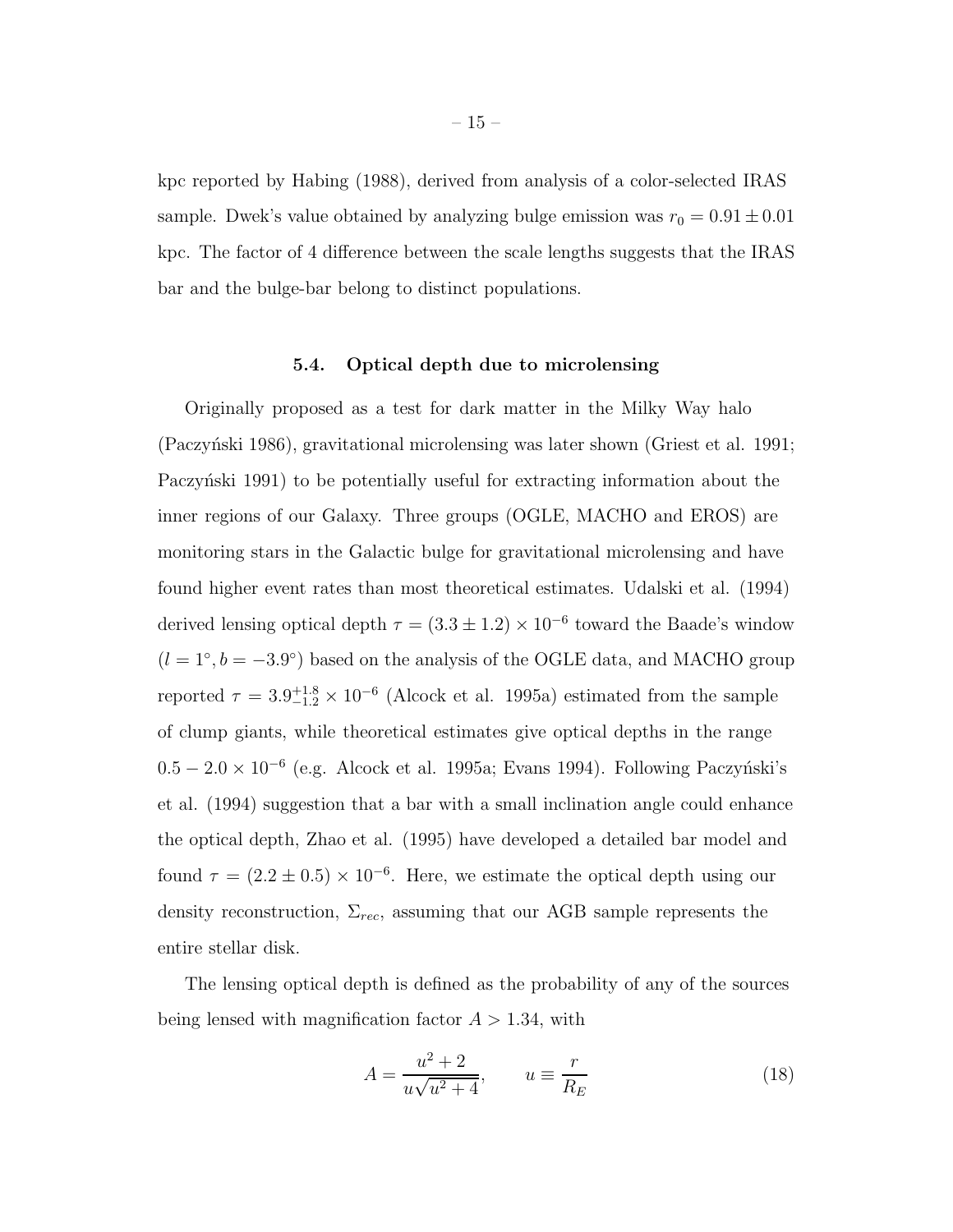<span id="page-16-0"></span>(Refsdal 1964), where r is the distance between the projected position of the source and the lensing mass,  $R_E$  is the radius of Einstein ring. Kiraga & Paczyński (1994) derived

$$
\tau = \frac{4\pi G}{c^2} \frac{\int_0^\infty \left[ \int_0^{D_s} \rho \frac{D_d(D_s - D_d)}{D_s} \, dD_d \right] \rho \, D_s^{2+2\beta} \, dD_s}{\int_0^\infty \rho \, D_s^{2+2\beta} \, dD_s},\tag{19}
$$

where  $D_s$  is the distance to the sources,  $D_d$  is the distance to the deflectors and the free parameter  $\beta$  accounts for detectablity of sources in a flux-limited survey. The reasonable range is  $-3 \le \beta \le -1$  and we take  $\beta = -1$  following Evans (1994) and Kiraga & Paczyński (1994). The density  $\rho = \rho_{bulge} + \rho_{disk}$ , with  $\rho_{bulge}$  given by equation (1) of Kent (1992), and

$$
\rho_{disk} = C \sum_{44}(r,\phi) e^{-|z|/h},\tag{20}
$$

where  $\Sigma_{44}$  is the surface density of our  $i = 4, j = 4$  model ([14\)](#page-10-0) and  $h = 0.325$ kpc is the scale height. We explored two possible normalization prescriptions: (1) Assign a local column density of  $\sim 50 M_{\odot} pc^{-2}$  ("canonical disk" following Kuijken & Gilmore 1989; Gould 1990). The mass of the disk in this case is  $M_{disk} = 1.95 \times 10^{10} M_{\odot}$ . (2) Assign the total disk mass of  $M = 6 \times 10^{10} M_{\odot}$ (Bahcall & Soneira 1980). The second normalization gives local column density of approximately  $100 M_{\odot} pc^{-2}$  ("maximal disk" of Alcock et al. 1995b). We prefer the latter here because the optical depth estimate depends on the global mass distribution rather than the local density. In addition, there are some indications that the variation of the column density with galactic longitude may be quite significant – a factor of  $2-3$  (Rix & Zaritsky 1995; Gnedin, Goodman & Frei 1995). The mass of the bulge is  $M_{bulge} = 1.65 \times 10^{10} M_{\odot}$ .

For the canonical disk case, the total lensing optical depth at Baade's window is  $1.1 \times 10^{-6}$ , and both bulge and disk lenses contribute 50% to that number. Most of the optical depth (76%) is due to lensing of bulge sources. If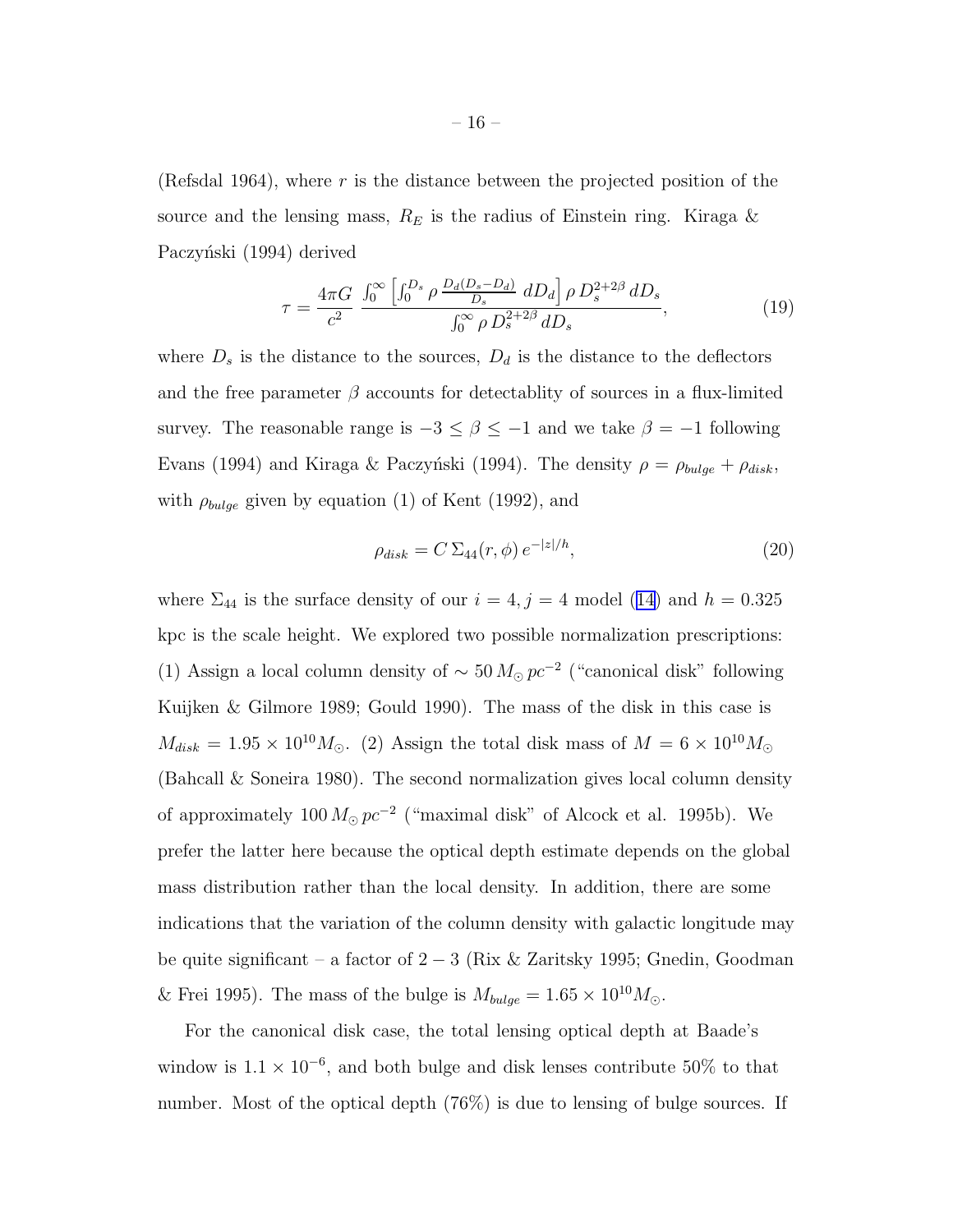the disk is maximal, optical depth is  $1.6 \times 10^{-6}$ . Disk lenses now account for  $1.1 \times 10^{-6}$  (68% of the total optical depth) and the contribution by bulge sources still dominates (59%). For both scenarios, optical depth is a function of the orientation of the bar. We investigate the enhancement produced by the bar over axisymmetric models of the disk  $\rho \propto e^{-r/R} e^{-|z|/h}$ , where  $R = 3.5$  kpc for fixed disk mass. Figure [9](#page-27-0) displays the ratio of optical depths of non-axisymmetric to axisymmetric disk models as a function of the position angle of the bar for both normalization scenarios. The difference between the two curves illustrates the role of the disk in lensing. The largest enhancement of approximately 30% obtains when the bar is aligned along the line of sight as expected. The ratio of optical depths decreases gradually when the bar is in the first Galactic quadrant, with  $\geq 20\%$  enhancement out to  $\phi_0 = 50^\circ$ .

Current generation optical-band lensing surveys have concentrated on low-extinction bulge-centered windows to maximize the lensing event rate. An infrared-band lensing microlensing survey would be less constrained by extinction and therefore more efficient probe of the overall structure of the Galaxy. In particular, any bar which is not perfectly aligned along the Sun–Galactic Center axis will produce an asymmetry in the optical depth. We describe this asymmetry by the ratio of the difference in optical depths at positive and negative longitude to their arithmetic mean. This ratio is shown in Figure [10](#page-27-0) for our model (cf. eqns. [19](#page-16-0) and [20](#page-16-0)). Comparison with the Bahcall & Soneira model (1980) suggests that  $\beta \approx -1$  is a fair approximation of the high-luminosity end of the disk luminosity function. Therefore, equation [\(19](#page-16-0)) also applies at large |l| where both lenses and sources are disk members. The large 40% asymmetry about  $|l| \approx 30^{\circ}$  is due to a local increase in the surface density at negative longitudes close to the observer (Figure [5\)](#page-26-0). More important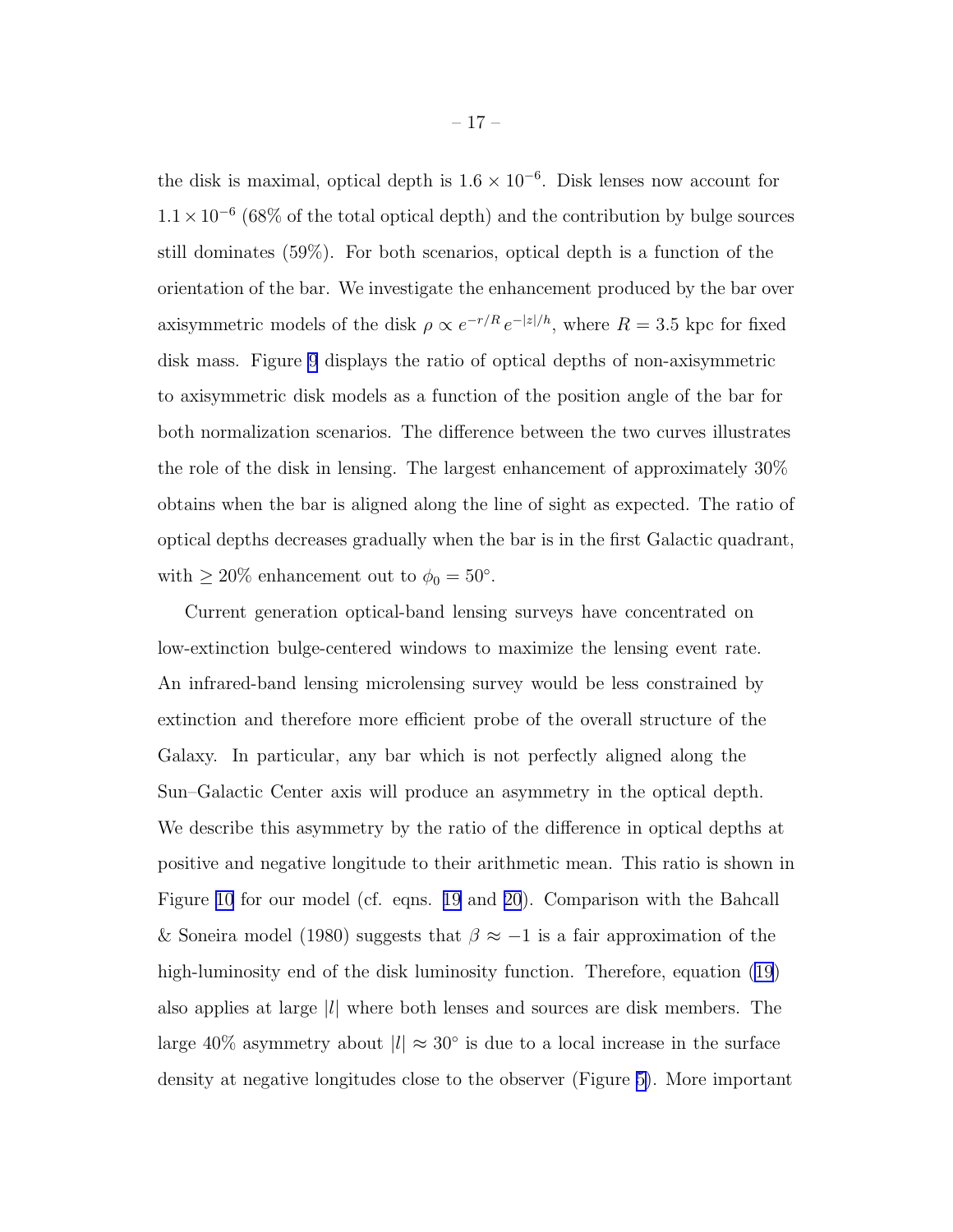<span id="page-18-0"></span>than the details of asymmetry is the suggestion that a pencil-beam microlensing survey in the infrared would be sensitive to global asymmetries in the stellar disk component. Confusion is not a limitation at  $b = 0^{\circ}$  for larger values of |l| and the optical depth has a magnitude similar to Baade's window.

#### 6. Summary and discussion

This paper explores a model-independent Bayesian estimation of the stellar density from star counts, rigorously accounting for incomplete data. The general approach can incorporate multiple colors and even different databases. The usual high dimensionality and topological complexity of the posterior distribution, however, complicates both optimization algorithms and subsequent moment analyses. We propose here a hybrid downhill plus directed-search Monte Carlo algorithm; the former speeds convergence and the latter facilitates the location of the global extremum. Other similar and potentially more efficient techniques which can bypass the extremization step altogether (such as general Markov Chain Monte Carlo) are worth careful consideration.

Application of the technique to the variability-selected sample described in Weinberg (1992), assumed to be AGB stars, confirms the presence of a strong non-axisymmetric feature in the first Galactic quadrant. By imposing bisymmetry on the source density, clear signature of a bar is obtained. The size and shape of density isophotes suggests a bar semi-major axis of approximately 4 kpc and position angle of  $\phi_0 = 18^\circ \pm 2^\circ$  at the outer edge of the bar. The analysis of the scale length for the AGB candidate distribution gives  $r_0 = 4.00 \pm 0.55$ kpc, indicating that these objects are part of the old disk population.

Finally, we use our estimate for non-axisymmetric Galactic disk to explore the dependence of optical depth to gravitational microlensing by bulge and disk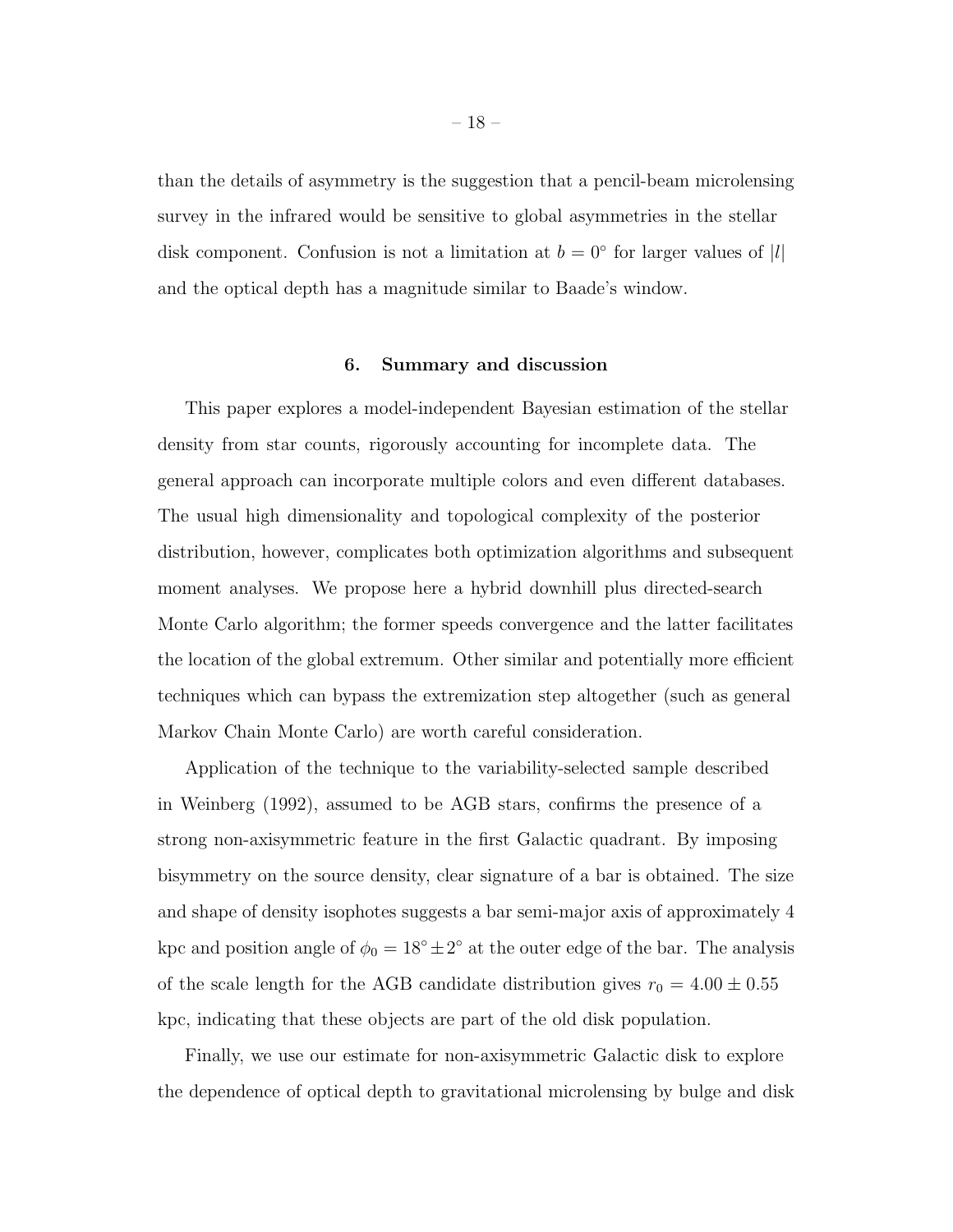stars. The disk bar does enhance the optical depth  $\tau$  towards Baade's window by roughly 30% but the overall value is still roughly a factor of two below the MACHO result  $\tau = 3.9^{+1.8}_{-1.2} \times 10^{-6}$ . Of interest for future microlensing surveys is the finding that our inferred large-scale bar will produce a significant asymmetry in  $\tau$  at positive and negative longitudes beyond the bulge. The peak asymmetry for our model occurs at  $|l| = 30^{\circ}$  and at  $b = 0$  we predict similar values of  $\tau$ to the Baade's window field. Such a survey might best be carried out in the infrared to take advantage of the low interstellar extinction and colors of the late-type giants. At  $|l| \ge 30^{\circ}$ , confusion should not be a limitation at  $b = 0^{\circ}$ .

We thank Steve Price and Mike Skrutskie for comments. This work was supported in part by NASA grant NAG 5-1999 and the Alfred P. Sloan Foundation.

#### A. Luminosities of AGB stars

The luminosities of AGB variables and the inference of their progenitor masses plays a role in constraining the stellar evolution history of the Galaxy and has received some attention. Investigations based on theoretical approach (Iben & Renzini 1983) and observations of sources close to the Galactic center (Jones & Hyland 1986) placed the luminosities somewhere between a few  $\times 10^{3} L_{\odot}$  and 6  $\times 10^{4} L_{\odot}$ . Van der Veen & Habing (1990) revised the results of Jones & Hyland based on the analysis of a larger sample of OH/IR stars and found that the luminosities are in the range  $10^3 - 10^4 L_{\odot}$  with the peak of the distribution about  $5,000 - 5,500L_{\odot}$ . They suggested the variability of the sources  $(\Delta m \leq 2<sup>m</sup>)$  and possible selection effects as main reasons for higher limits of Jones & Hyland. They also noted that as many as 20% of the stars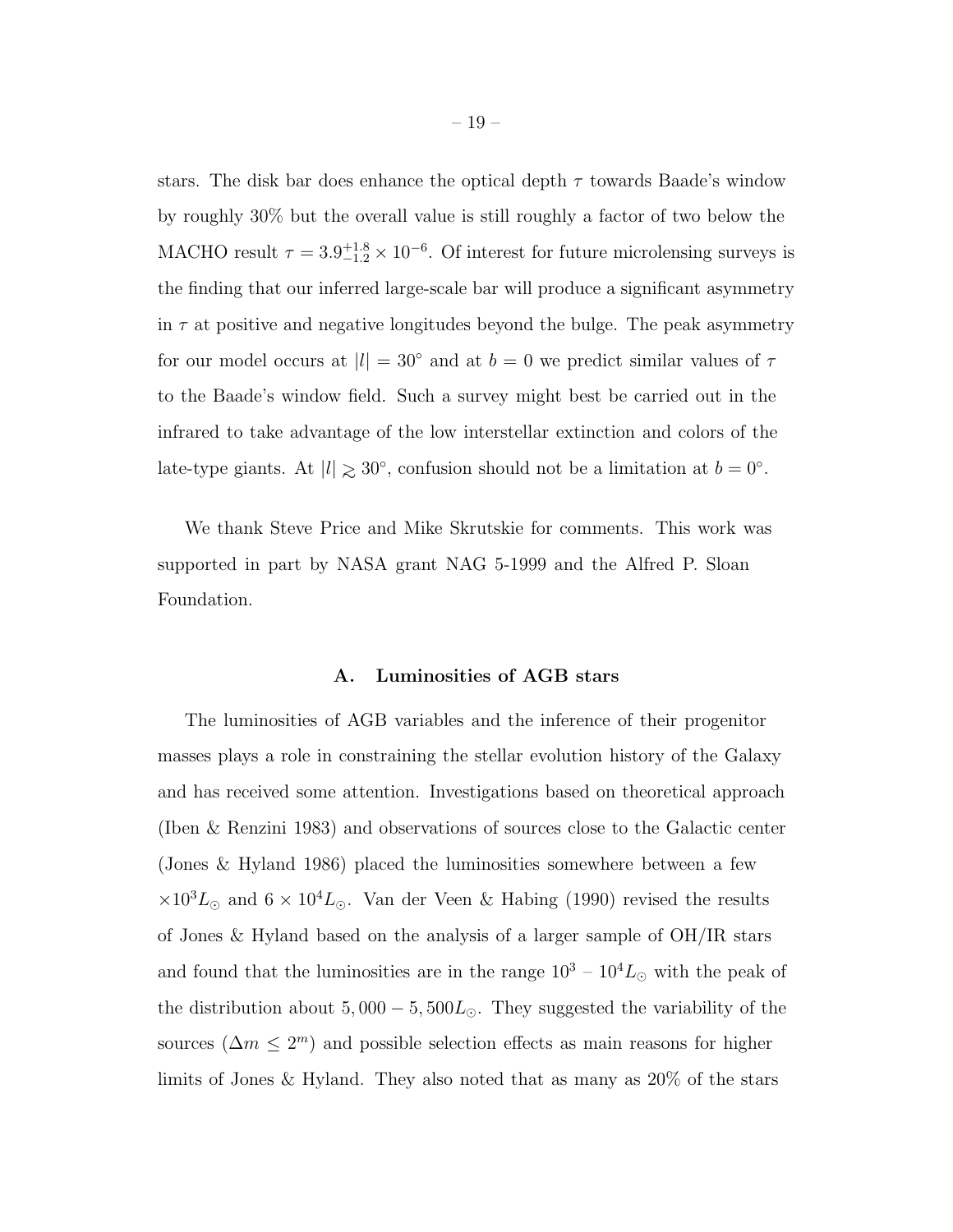– 20 –

may be in the low-luminosity tail of the distribution but only 2% or fewer can exceed the upper limit. Kastner et al. (1993) obtained kinematic luminosities based on the radial velocities of circumstellar envelopes with respect to the LSR and distances derived from the Galactic rotation curve. They found the range of  $1.3 \times 10^4$  –  $2 \times 10^4 L_{\odot}$  with average uncertainty of factor of 2. The theoretical estimate was recently revised by Groenewegen et al. (1995) who obtained luminosity functions for carbon and oxygen-rich stars based on the synthetic evolution. They found a mean luminosity for Galactic carbon and oxygen-rich AGB stars to be  $7050L_{\odot}$  and  $3450L_{\odot}$ , respectively. They stated "the luminosity of a typical Galactic AGB star is in any case less than the  $10^4L_{\odot}$ often assumed". Habing (1988) reported the average luminosity of  $4000L_{\odot}$  for a color selected sample from IRAS PSC catalog. Finally, analysis of a sample of oxygen Miras using P–L relation established on the observations of LMC Miras (Feast et al. 1989), places their average luminosity at  $\overline{L} = 3900 \pm 450 L_\odot$ . Unfortunately, we can not use the P–L relation, since IRAS had insufficient temporal coverage to reliably constrain periods. Rather, we approximate the source density by an axisymmetric distribution at  $R_0 = 8$  kpc and choose the average luminosity which maximizes the likelihood function. The results for different number of radial terms are shown in Figure [12.](#page-27-0) For ten terms, the maximum likelihood of this axisymmetric density is achieved when  $L \approx 3000 L_{\odot}$ . We adopt  $\overline{L} = 3500L_{\odot}$  which is the low end of published results and interpret our statistical analysis as a consistency check.

#### B. Computational Notes

Likelihood maximization is the rate limiting step in inferring the surface density from a source catalog. The cost of computing the likelihood is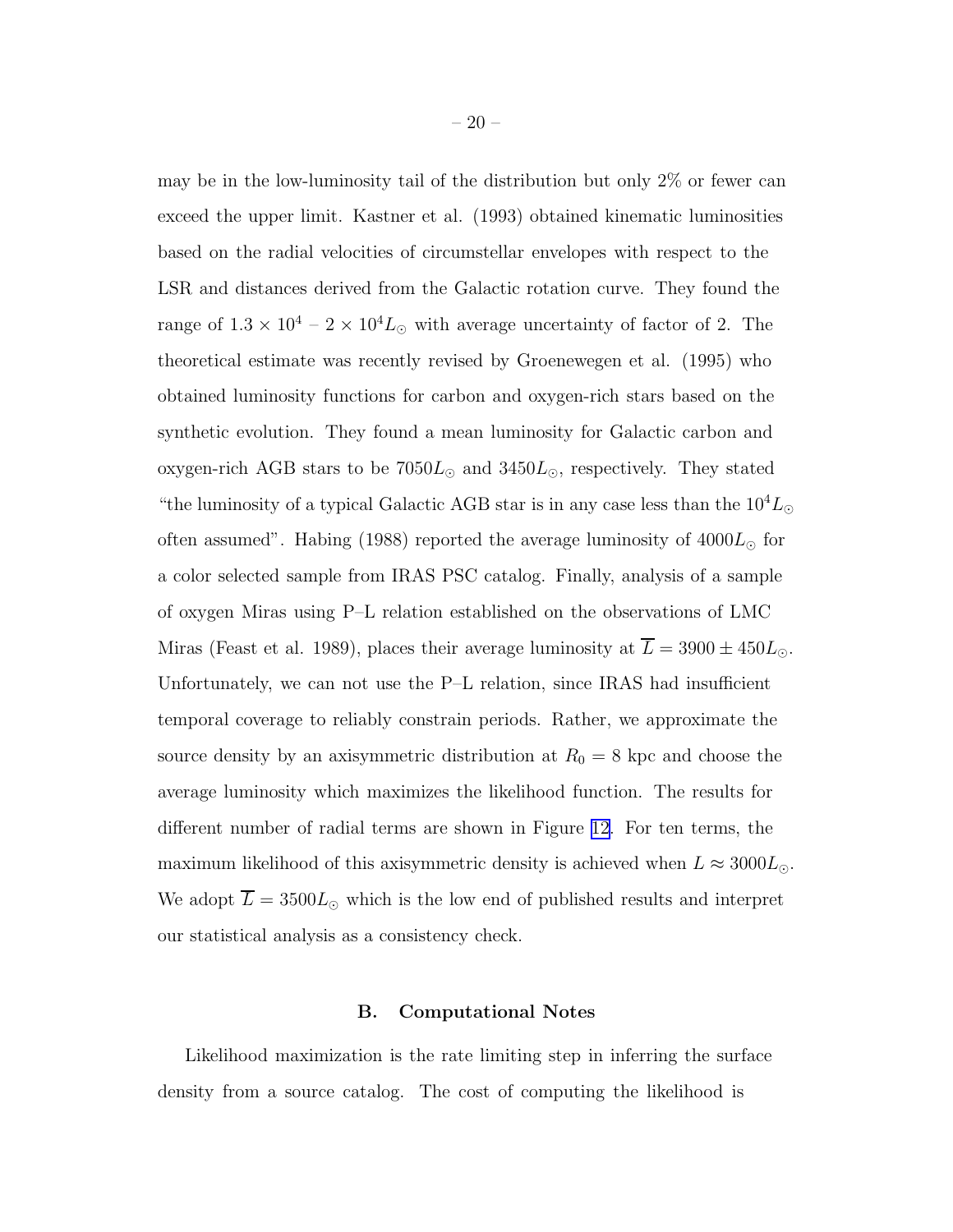proportional to the sample size so analyses of very large data sets will be technically challenging. Our "workhorse" algorithm for locating the maximum of the likelihood function is the conjugate gradient method which is thoroughly discussed in the literature (e.g. Press et al. 1988). We have adopted an implementation by Shanno & Phua (1976, CONMIN). The algorithm has good convergence properties, but requires a good initial approximation. Near the expected quadratic maximum the convergence should be extremely rapid.

However, the likelihood function may have a large number of extrema, limiting the use of the standard downhill technique. In such cases, the Simulated Annealing (SA) algorithm (Metropolis et al. 1953; Otten & van Ginneken 1989) has the advantage. It places no restrictions on continuity and easily incorporates arbitrary boundary conditions and constraints. Adaptive Simulated Annealing (ASA, Ingber 1989)—a faster version of the SA algorithm—proved to be effective in narrowing the domain of the search to the comparatively small region in parameter space. However, in the vicinity of the extremum it converges slowly.

The complementary features of the two techniques, suggest the following two-step hybrid scheme:

- 1. Use a directed search algorithm (ASA) to isolate the global maximum. Although SA class of algorithms converge slowly, there is a probabilistic guarantee of convergence: the probability of finding the maximum is inversely proportional to the total number of iterations to some power (e.g. Shu & Hartley 1987; Ingber 1993).
- 2. After either a limiting number of steps or a significant drop off in convergence, use the current ASA solution as input to conjugate gradient scheme. This is motivated by our expectation that the true maximum of the likelihood function will be a quadratic form in the unknown variables.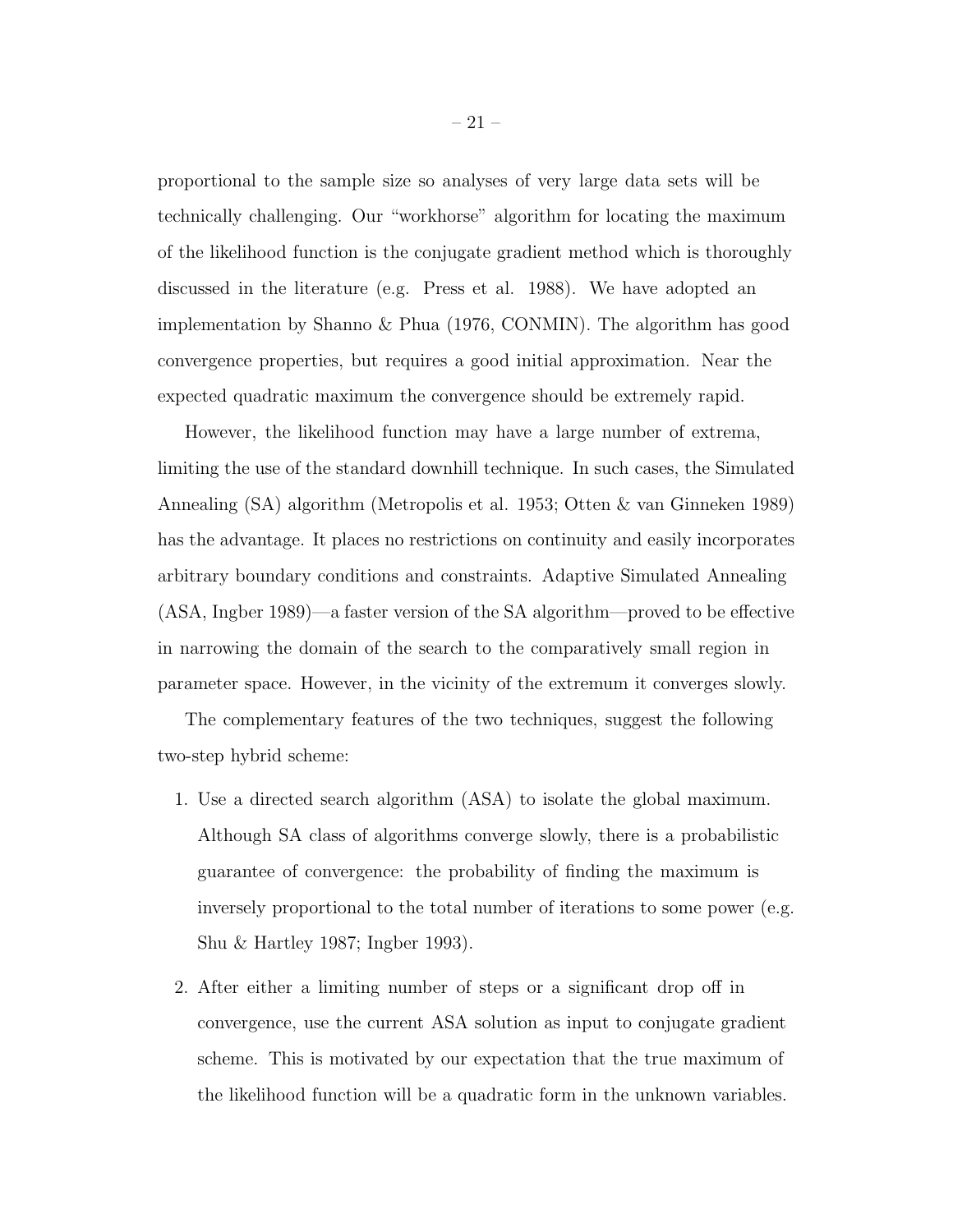This sequence can be repeated again, in case if Step 2 fails to find a well-defined maximum. The scheme is difficult to analyze but appears to work well in practice and is potentially useful for large parameter space and complex geometry (boundary conditions, irregular likelihood function) cases.

The entire computation time scales as the number of coefficients M (total number of  $A_{ij}$  and  $B_{ij}$  in the sum in eq. [14](#page-10-0)) and the sample size N:  $N(2M + 1)$ . Computation of the Hessian matrix requires CPU time proportional to  $M^3N$ . For a large  $M$ , this is the bottleneck. However, the algorithm is straightforwardly parallelized by partitioning the data.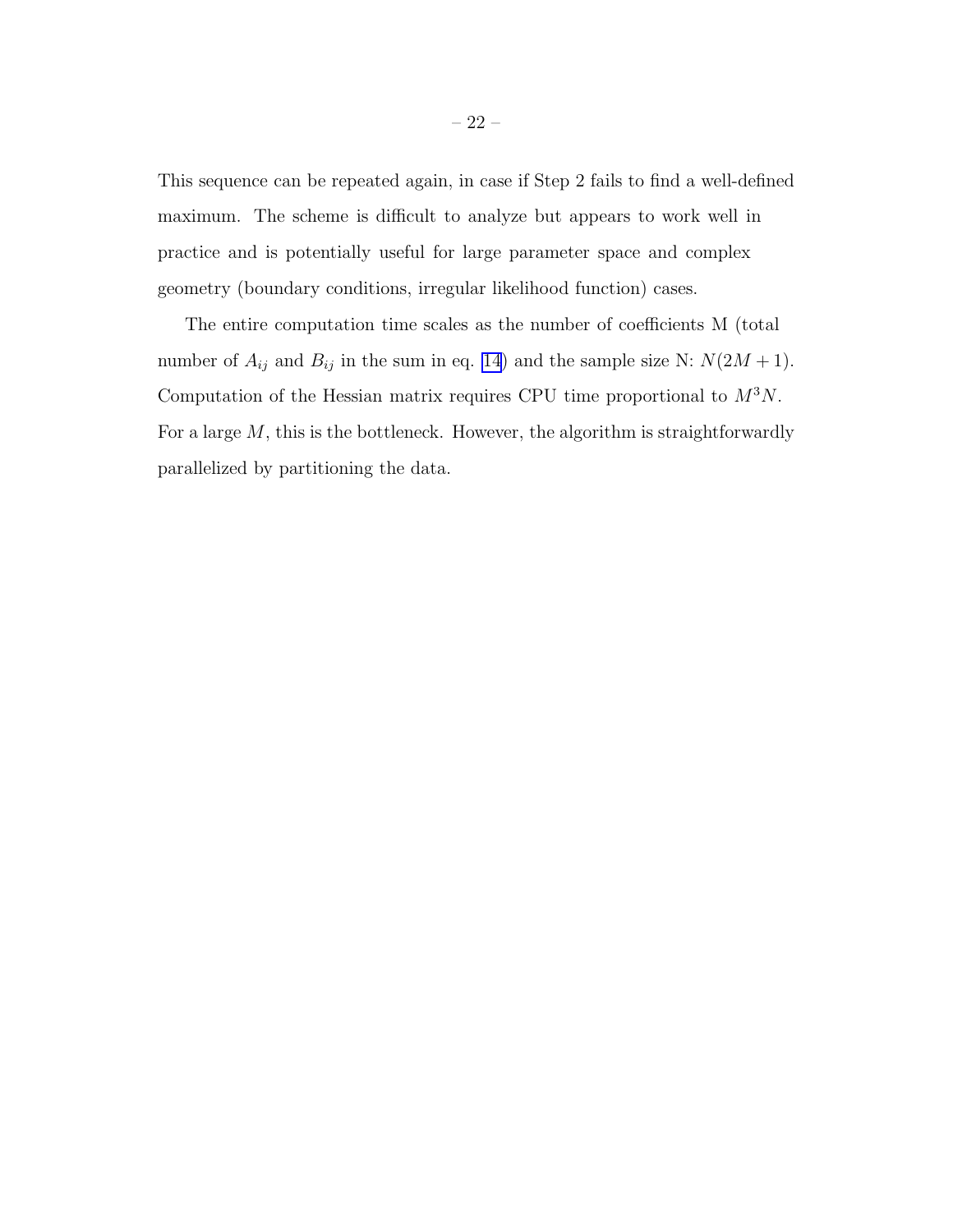### REFERENCES

- Alcock, C., et al. 1995a, preprint
- Alcock, C., et al. 1995b, ApJ, 445, 133
- Allen, L. E., Kleinmann, S. G. & Weinberg, M. D. 1993, ApJ, 411, 188
- Bahcall, J. N. & Soneira, R. M. 1980, ApJS, 44, 73
- Bretthorst, G. L. 1990, in Maximum Entropy and Bayesian Methods, ed. P.F.Fougere (Dordrecht: Kluwer), 53
- Clutton-Brock, M. 1990, Journal of the Amer. Stat. Assoc., 85, 411, 760
- Dwek, E., et al. 1995, ApJ, 445, 716
- Evans, N. W. 1994, ApJ, 437, L31
- Feast, M. W., Glass, I. S., Whitelock, P. A. & Catchpole, R. M. 1989, MNRAS, 241, 375
- Gnedin, O. Y., Goodman, J., & Frei, Z. 1995, AJ, 110, 1105
- Gould, A. 1990, MNRAS, 244, 25
- Griest, K., et al. 1991, ApJ, 372, L79
- Groenewegen, M. A. T., van den Hoek, L. B. & de Jong, T. 1995, A&A, 293, 381
- Habing, H. J. 1988, A&A, 200, 40
- Harmon, R. & Gilmore, G. 1988, MNRAS, 235, 1025
- Iben, I., Jr., & Renzini, A. 1983, ARA&A, 21, 271
- Ingber, L. 1989, J. Mathl. Comput. Modelling, 12, 967
- Ingber, L. 1993, Math. and Comput. Modelling, 18, 11, 29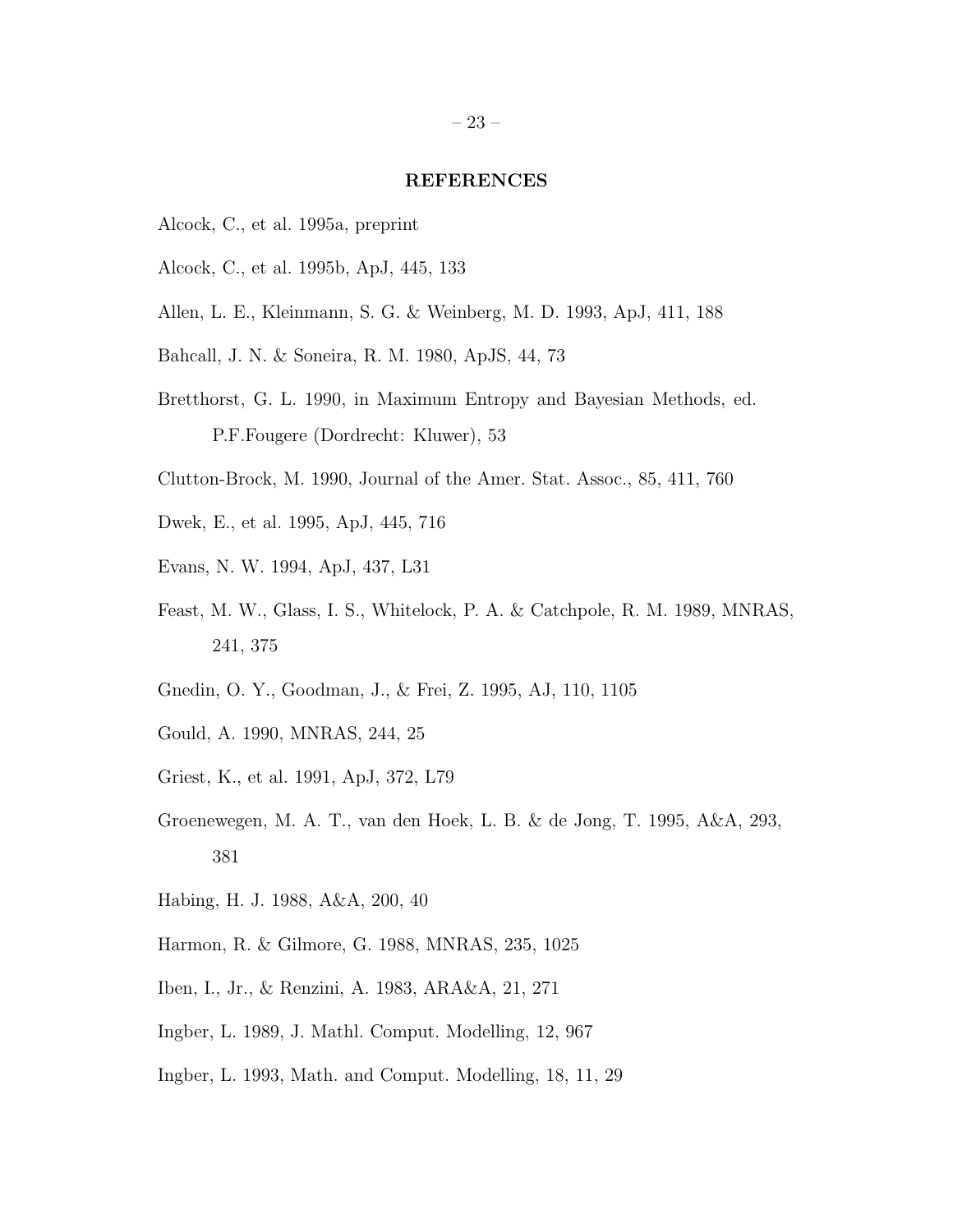- IRAS, Explanatory Supplement. 1988, Joint IRAS Science Working Group (Washington DC: GPO)
- Izenman, A. J. 1991, Journal of the Amer. Stat. Assoc., 86, 413, 205
- Jones, T. J. & Hyland, A. R. 1986, AJ, 92, 805
- Kastner, J. H., Forveille, T., Zuckerman, B. & Omont, A. 1993, A&A, 275, 163
- Kent, S. M. 1992, ApJ, 387, 181
- Kiraga, M. & Paczyński, B. 1994, ApJ, 430, L101
- Kuijken, K. & Gilmore, G. 1989, MNRAS, 239, 571
- Lehmann, E. L. 1959, Testing Statistical Hypotheses (New York: Wiley)
- Metropolis, N., Rosenbluth, A., Rosenbluth, M., Teller, A. and Teller, E. 1953, Journal of Chem. Phys., 21, 1087
- Metzger, M. R. & Schechter, P. L. 1994, ApJ, 420, 177
- Otten, R. H. J. M. & van Ginneken, L. P. P. P. 1989, The Annealing Algorithm (Boston: Kluwer)
- Paczyński, B. 1986, ApJ, 304, 1
- Paczyński, B. 1991, ApJ, 371, L63
- Paczyński, B., Stanek, K., Udalski, A., Szymanski, M., Kałuzny, J., Kubiak, M., Mateo, M. & Krzeminski, W. 1994, ApJ, 435, L113
- Press, W. H., Flannery, B. P., Teukolsky, S. A., Vetterling, W. T. 1988, Numerical Recipes in C (New York: Cambridge University Press)
- Refsdal, S. 1964, MNRAS, 128, 295
- Rix, H.-W. & Zaritsky, D. 1995, ApJ, 447, 82
- Shanno, D. F. & Phua, K. H. 1976, ACM Trans. Math. Softw., 2, 1, 87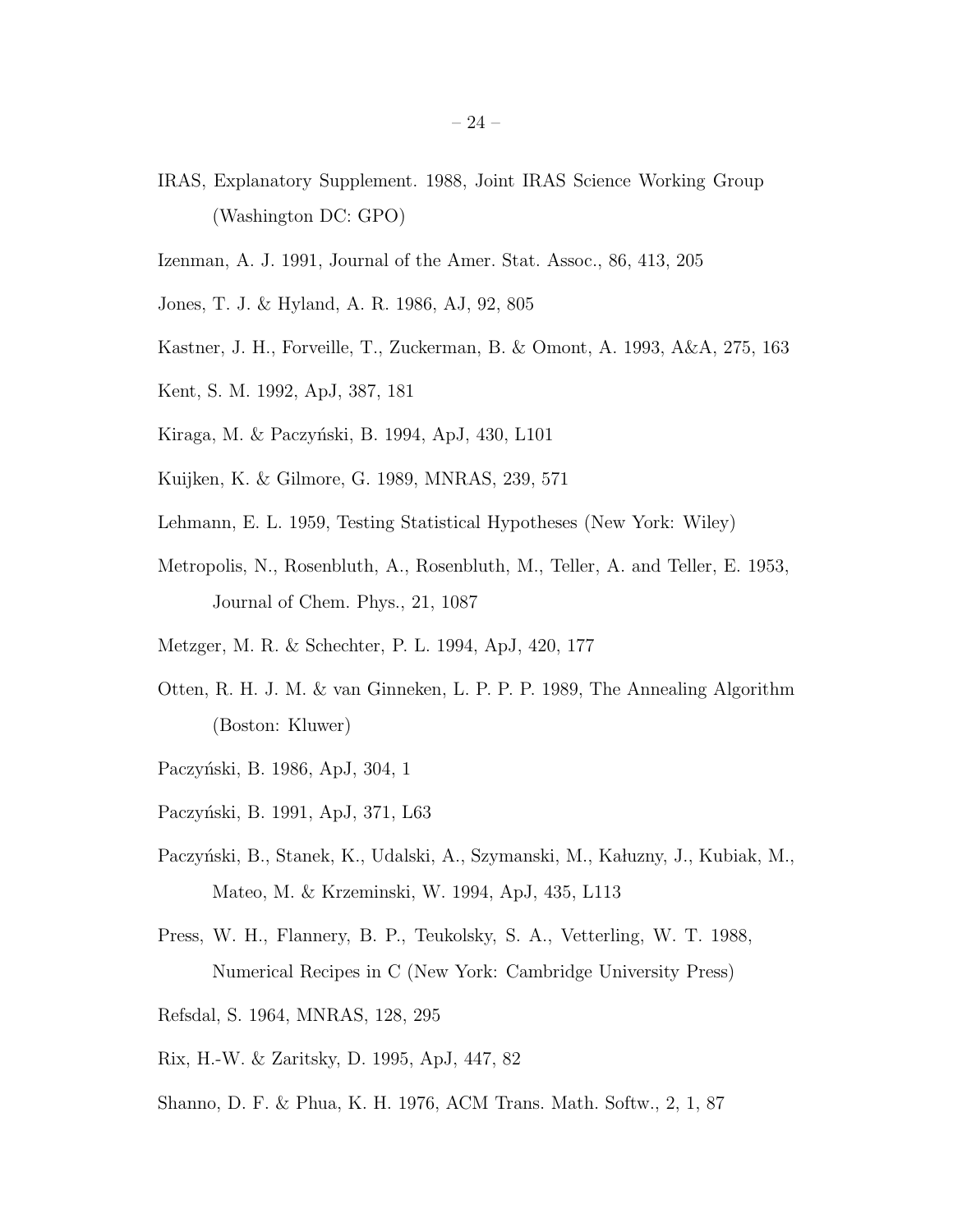- Shu, H. and Hartley, R. 1987, Phys. Lett. A 122(3-4), 157
- Silverman, B. W. 1986, Density Estimation for Statistics and Data Analysis (New York: Chapman and Hall)
- Udalski, A., et al. 1994, Acta Astron., 44, 165
- van der Veen, W. E. C. J. & Habing, H. J. 1990, A&A, 231, 404
- Wainscoat, R. J., Cohen, M., Volk, K., Walker, H. J., Schwarz, D. E. 1992, ApJS, 83, 111
- Weinberg, M. D. 1992, ApJ, 384, 81 (Paper I)
- Weinberg, M. D. 1994, in Unsolved Problems of the Milky Way, IAU Symposium No.169, The Hague
- Wilks, S. S. 1962, Mathematical Statistics (New York: Wiley)
- Zhao, H. S., Spergel, D. N. & Rich, R. M. 1995, ApJ, 440, L13

This manuscript was prepared with the AAS IATEX macros v4.0.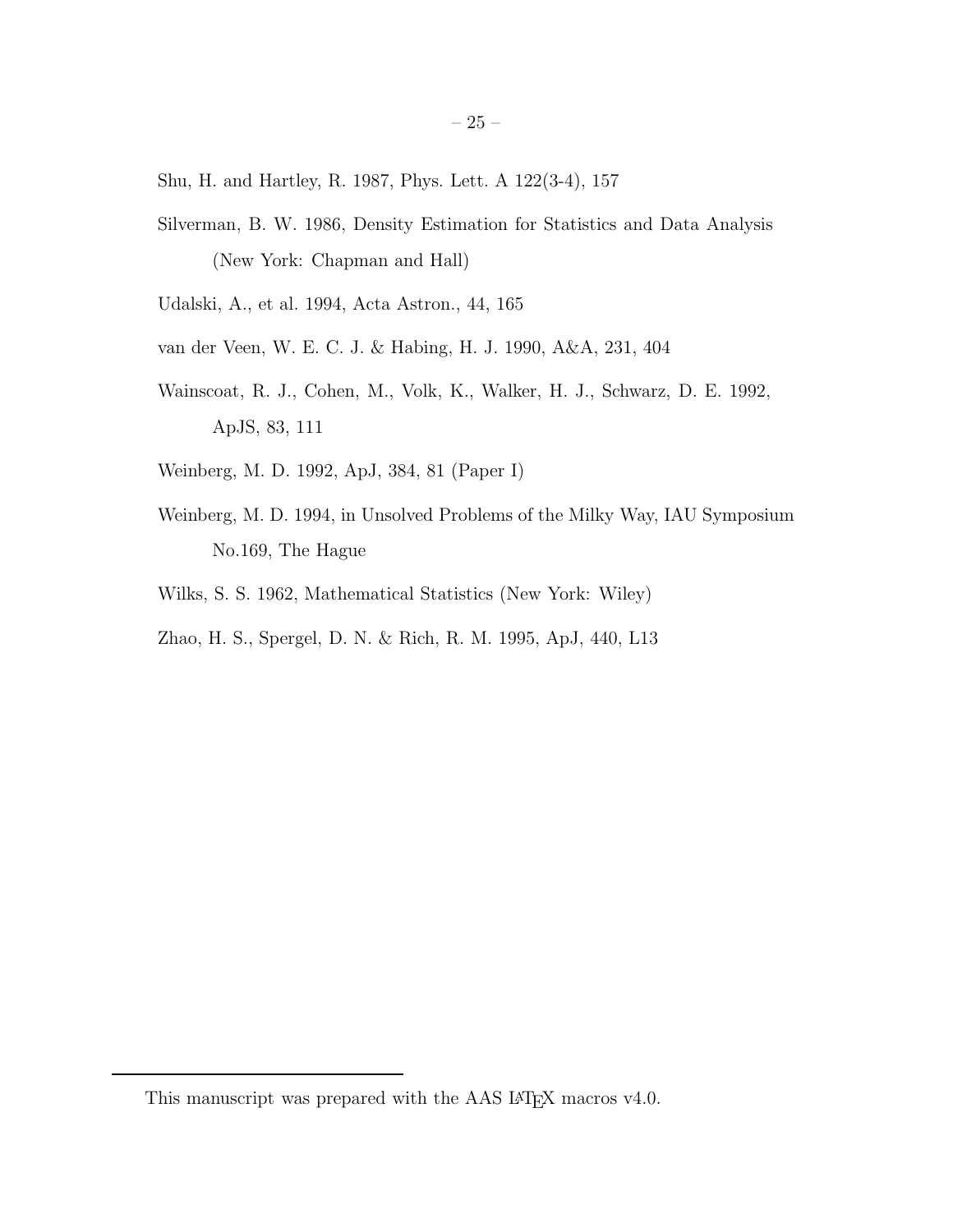<span id="page-26-0"></span>Fig. 1.— The sample of 5,500 IRAS PSC variables (dots). The Sun is located at  $X = -8$ ,  $Y = 0$ . The data from the shaded sectors are eliminated from the analysis. The circle shows the distance in the plane where an AGB star  $(L = 3500L_{\odot})$  can be detected.

Fig. 2.— The same sample projected on the X-Z plane. All the data are inside the region bounded by two solid lines which are solutions of the equation ([1](#page-5-0)).

Fig. 3.— The amplitude of harmonic coefficients as functions of the position angle of the bar. Open triangles:  $i = 1, j = 0$ ; open squares:  $i = 1, j = 2$ ; filled triangles:  $i = 2, j = 0$ ; filled squares:  $i = 2, j = 2$ . The symbols are slightly offset along the x-axis for clarity.

Fig. 4.— The reconstructed density profiles. Ten equally spaced contours between 10% and 100% of peak value are shown in each panel.

Fig. 5.— The reconstructed density profile obtained with assumption of bisymmetric source density. There are 10 contours between 10% and 100% of peak value in each panel.

Fig.  $6$ — Isophotal fits to the reconstructed source density: surface density  $C$ normalized to its central value (left scale, solid line) and axis ratio  $a:b$  (right scale, dashed line) versus semimajor axis.

Fig. 7.— The position angle  $\phi$  in degrees (left scale, solid line) and eccentricity of ellipses (right scale, dashed line) versus semimajor axis.

Fig. 8.— The distribution of the scale lengths  $r_0$  in 5000 realizations of the source density (histogram). The best fit normal distribution is shown (solid curve) with mean and rms value as labeled.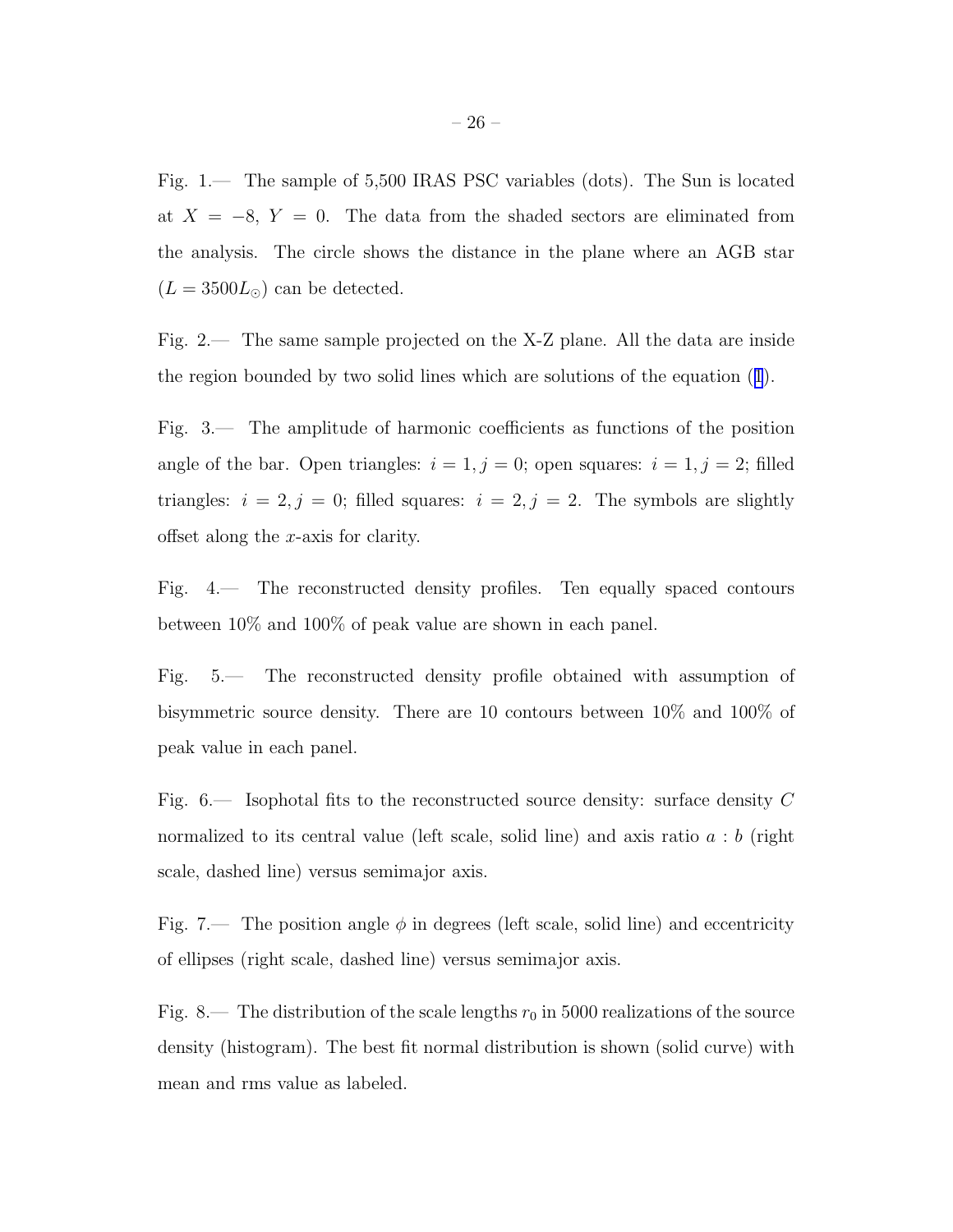<span id="page-27-0"></span>Fig. 9.— The ratio of optical depths toward Baade's window obtained with nonaxisymmetric (bar) and axisymmetric disk models as the function of the position angle of the bar,  $\phi_0$ . Solid line – "maximal disk", dashed line – "canonical disk" (see text).

Fig. 10.— Asymmetry in the microlensing optical depth. The disk is "maximal". Solid line, dashed line and dotted line represent cuts with  $b = 0^{\circ}, 2^{\circ}$  and  $4^{\circ}$ , correspondingly.

Fig. 11.— Average optical depth as the function of the galactic longitude. The lines represent the same latitudes as in Fig. 10

Fig. 12.— The values of the likelihood function with varying luminosity of the sources. The center of the Galaxy is fixed at 8 kpc. Solid line —  $i_{max} = 2$ , dotted line —  $i_{\max}=6,$  dashed line —  $i_{\max}=10.$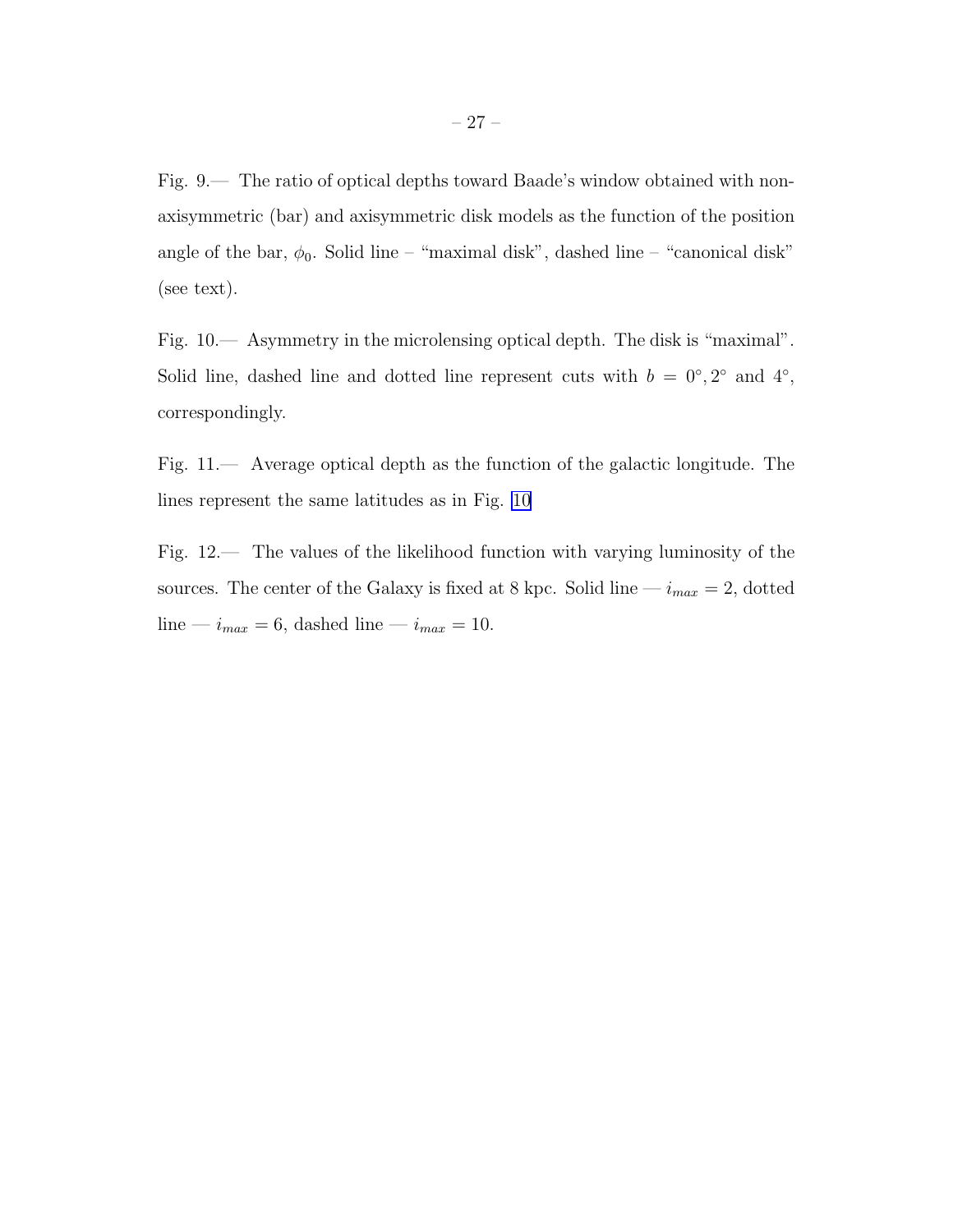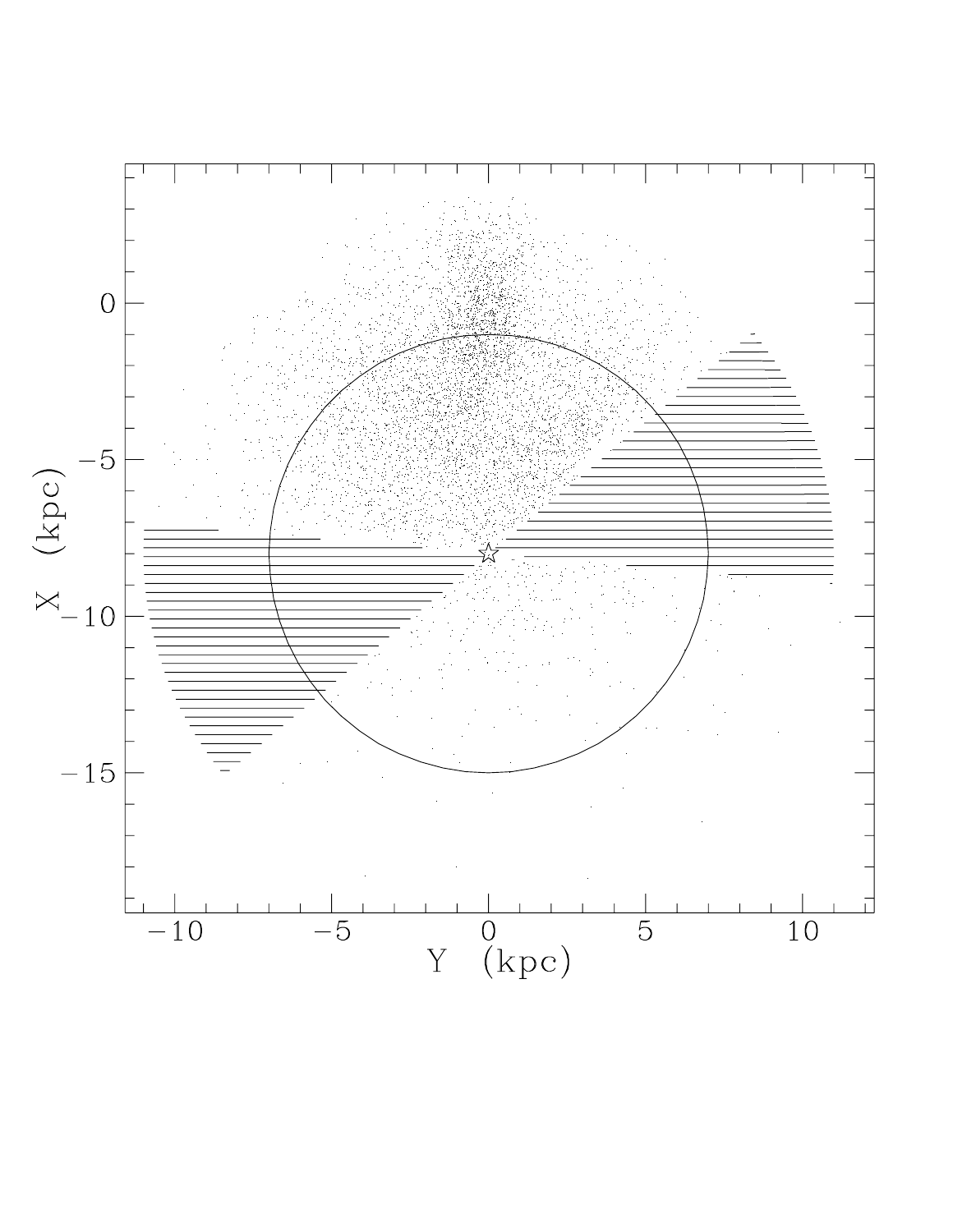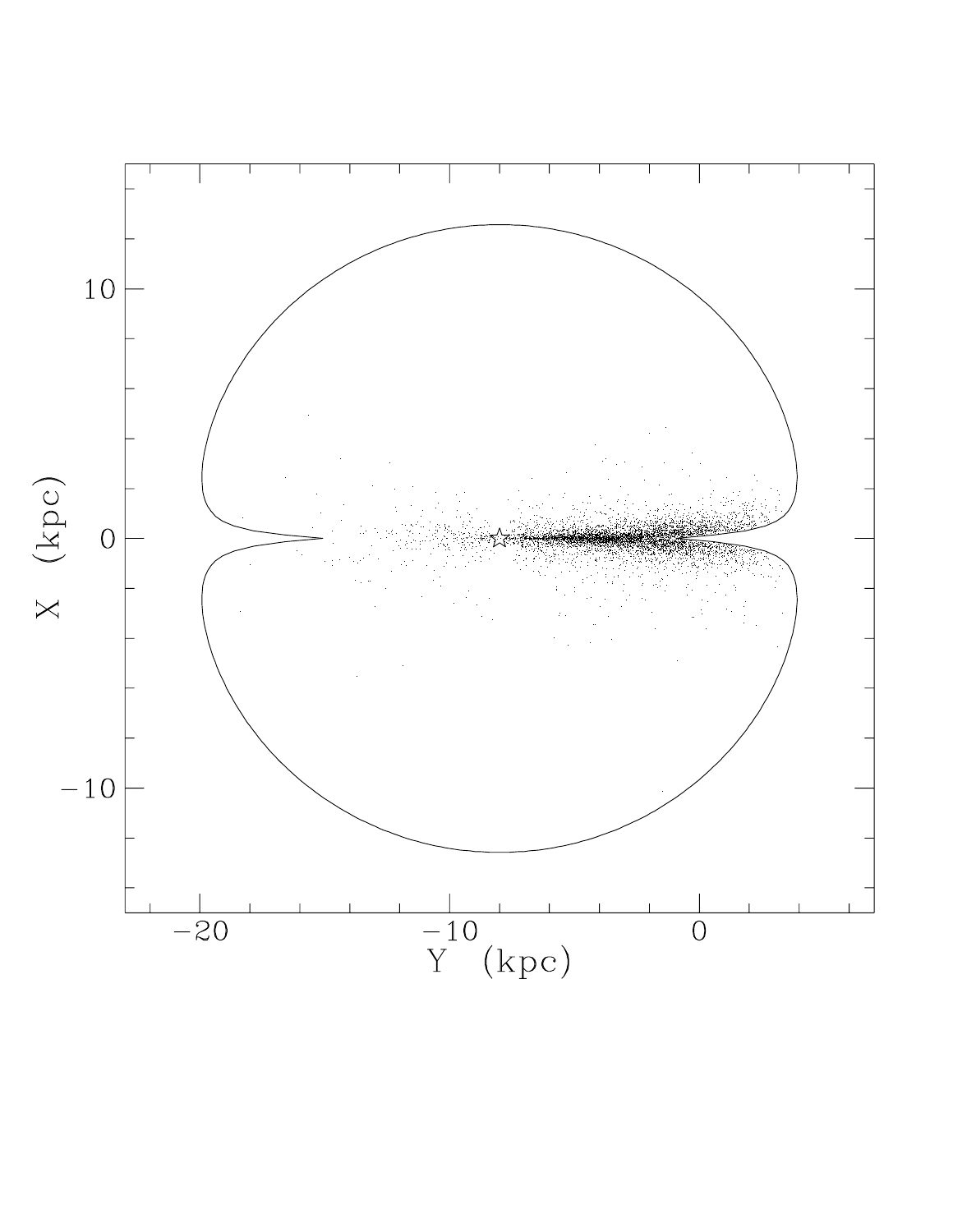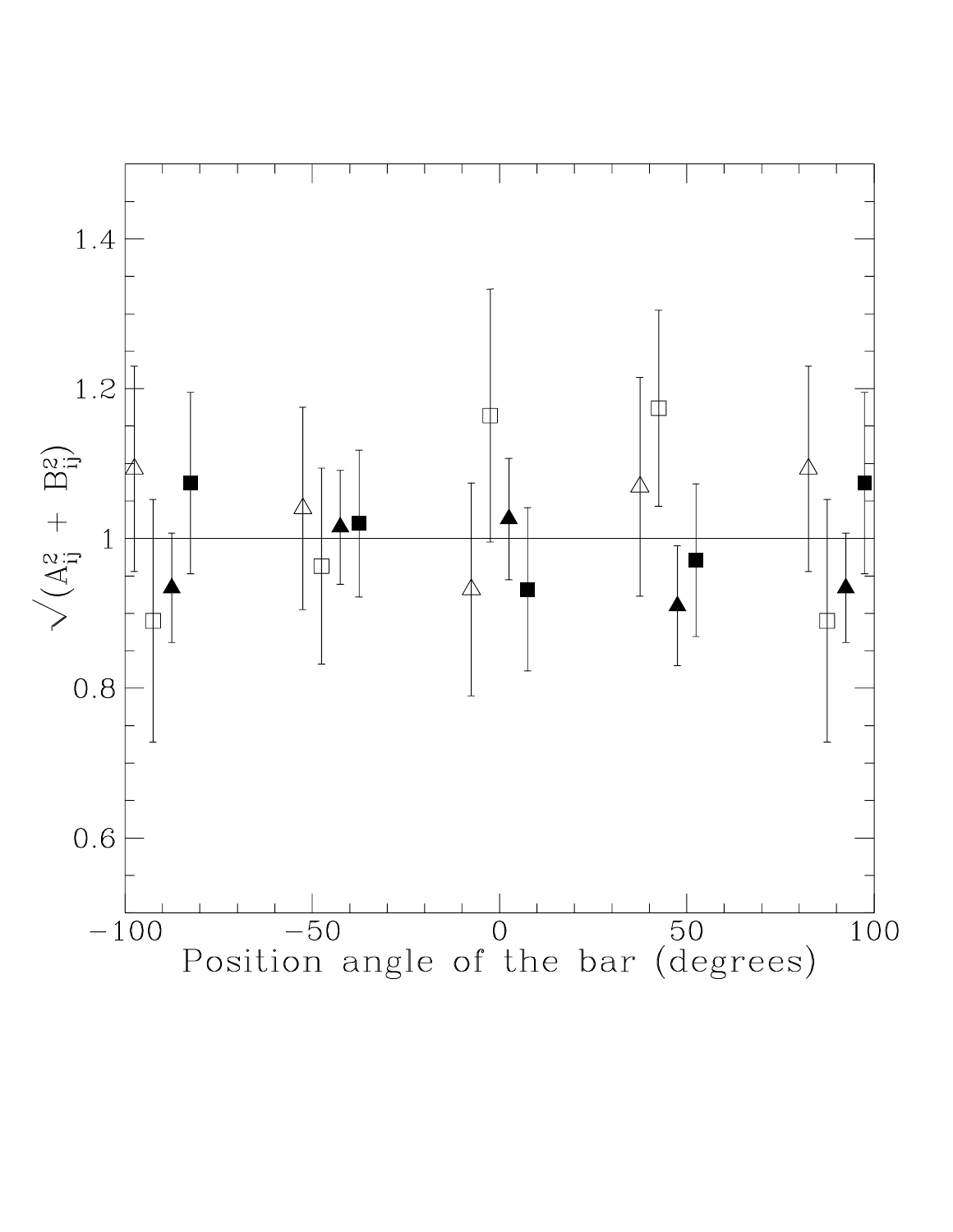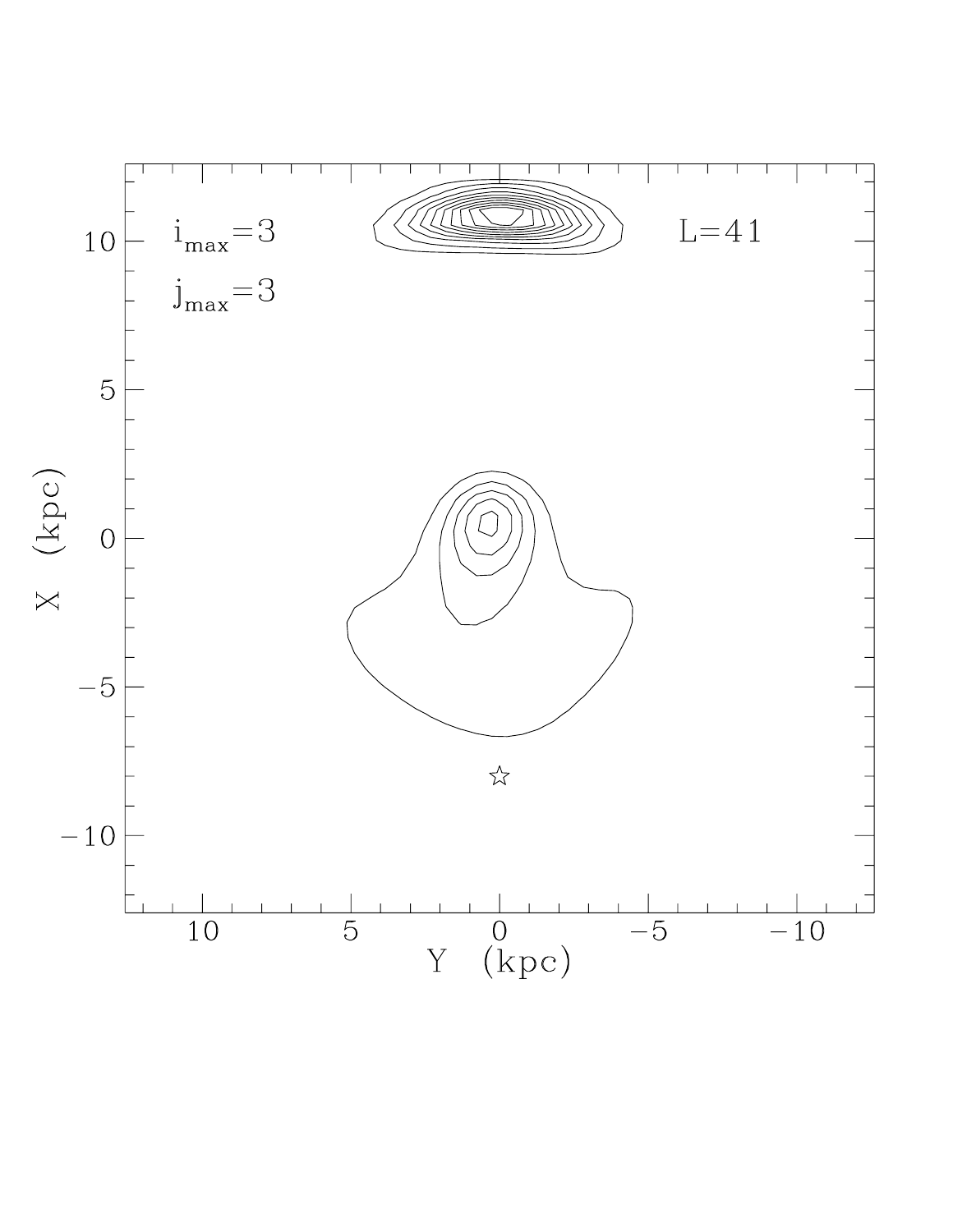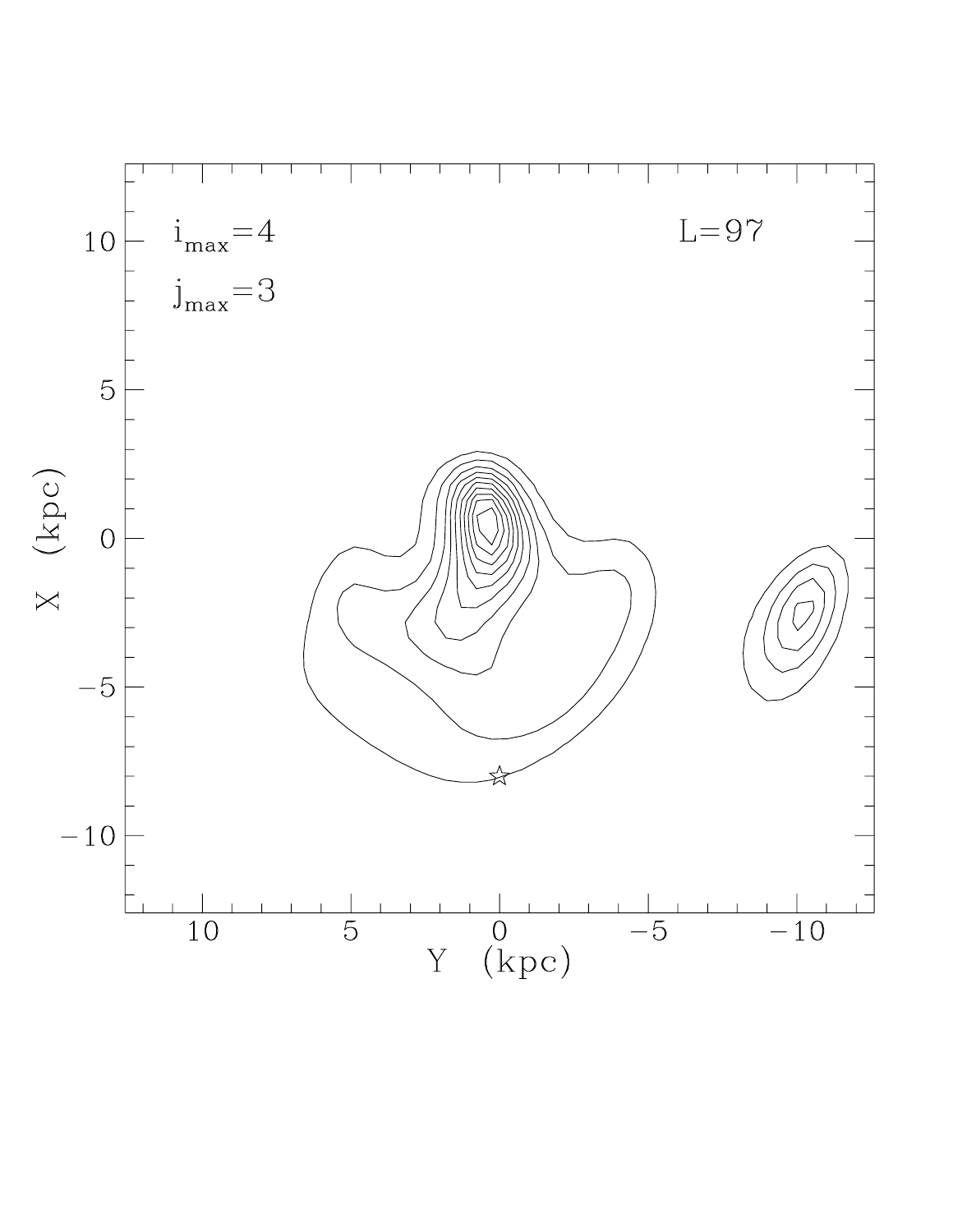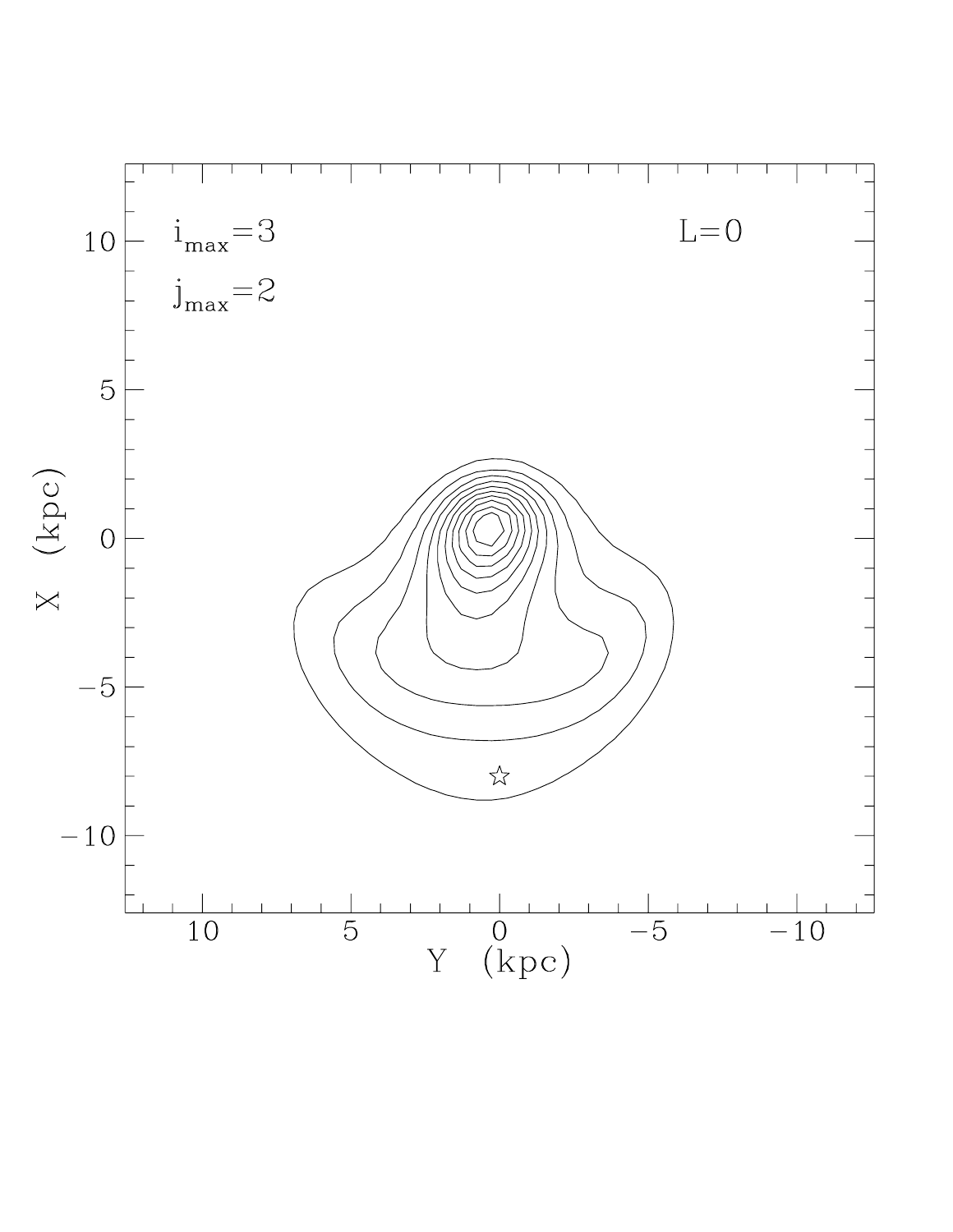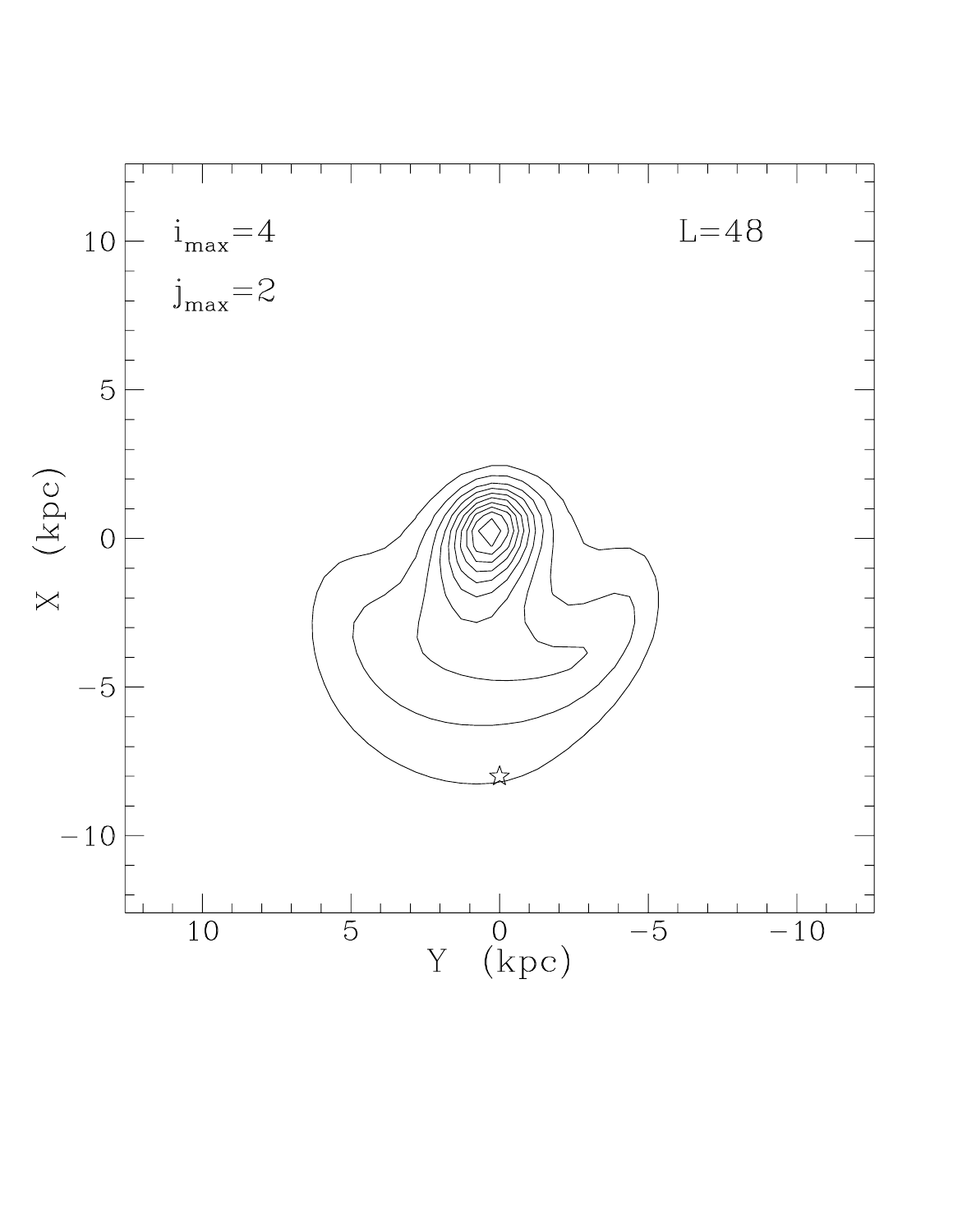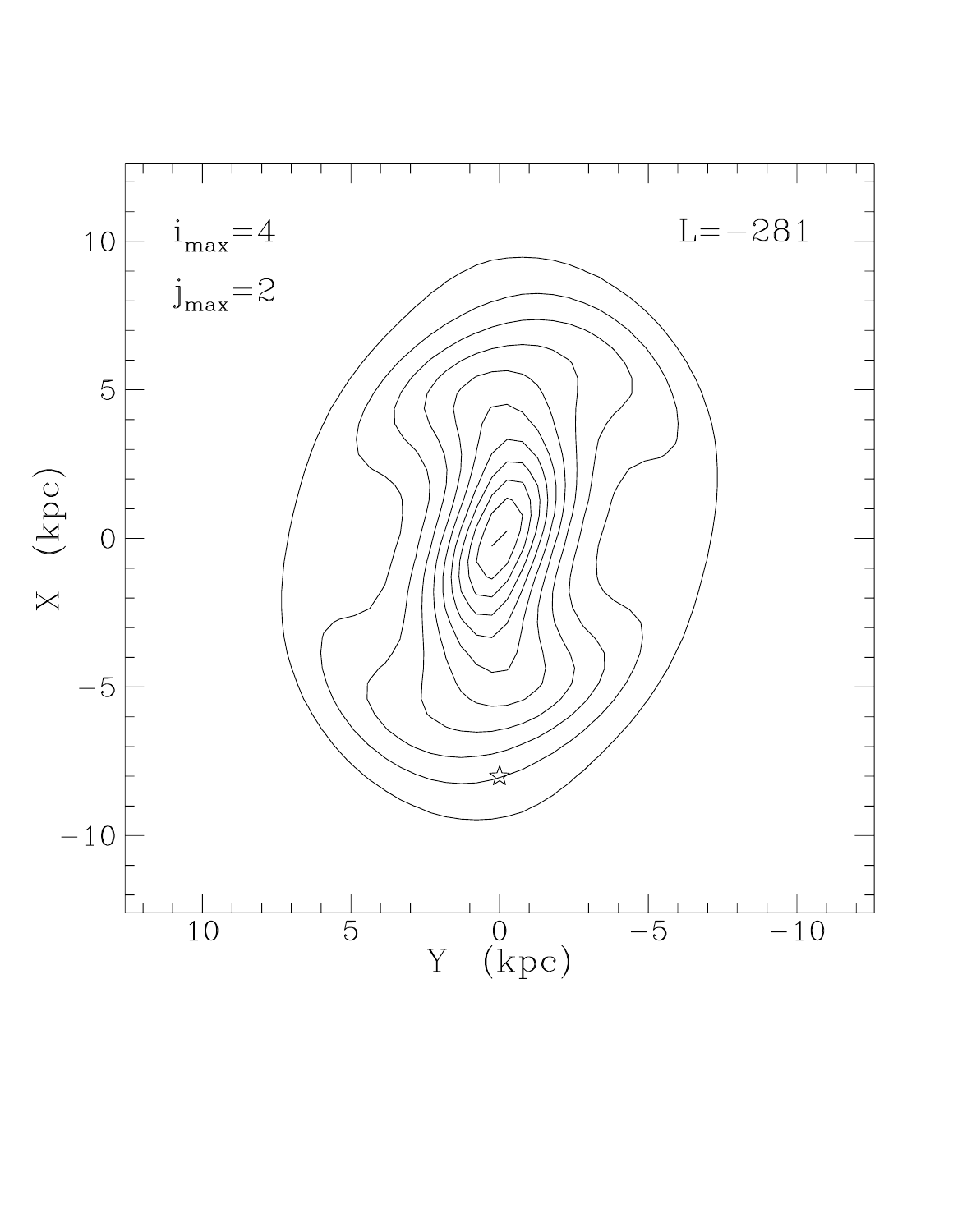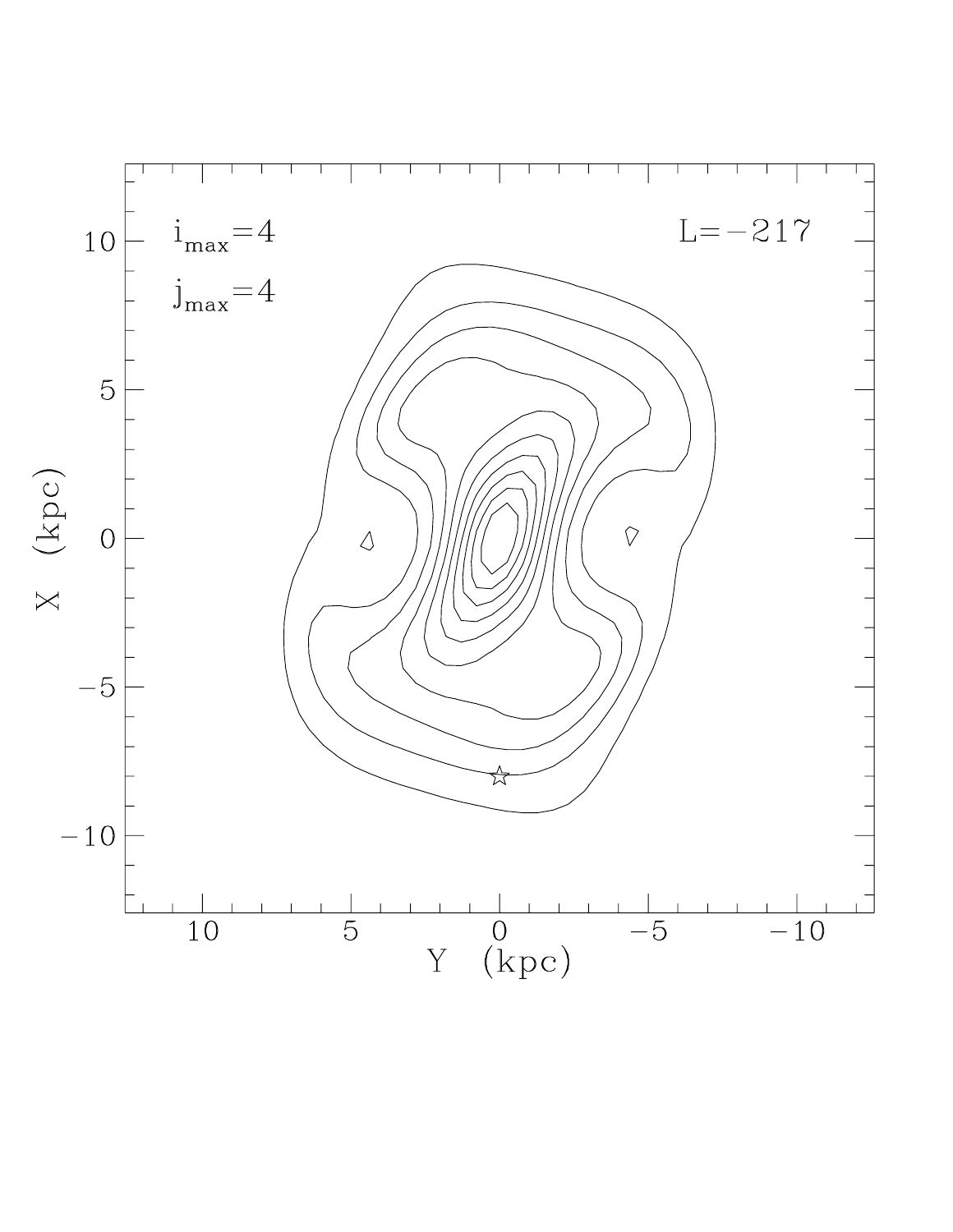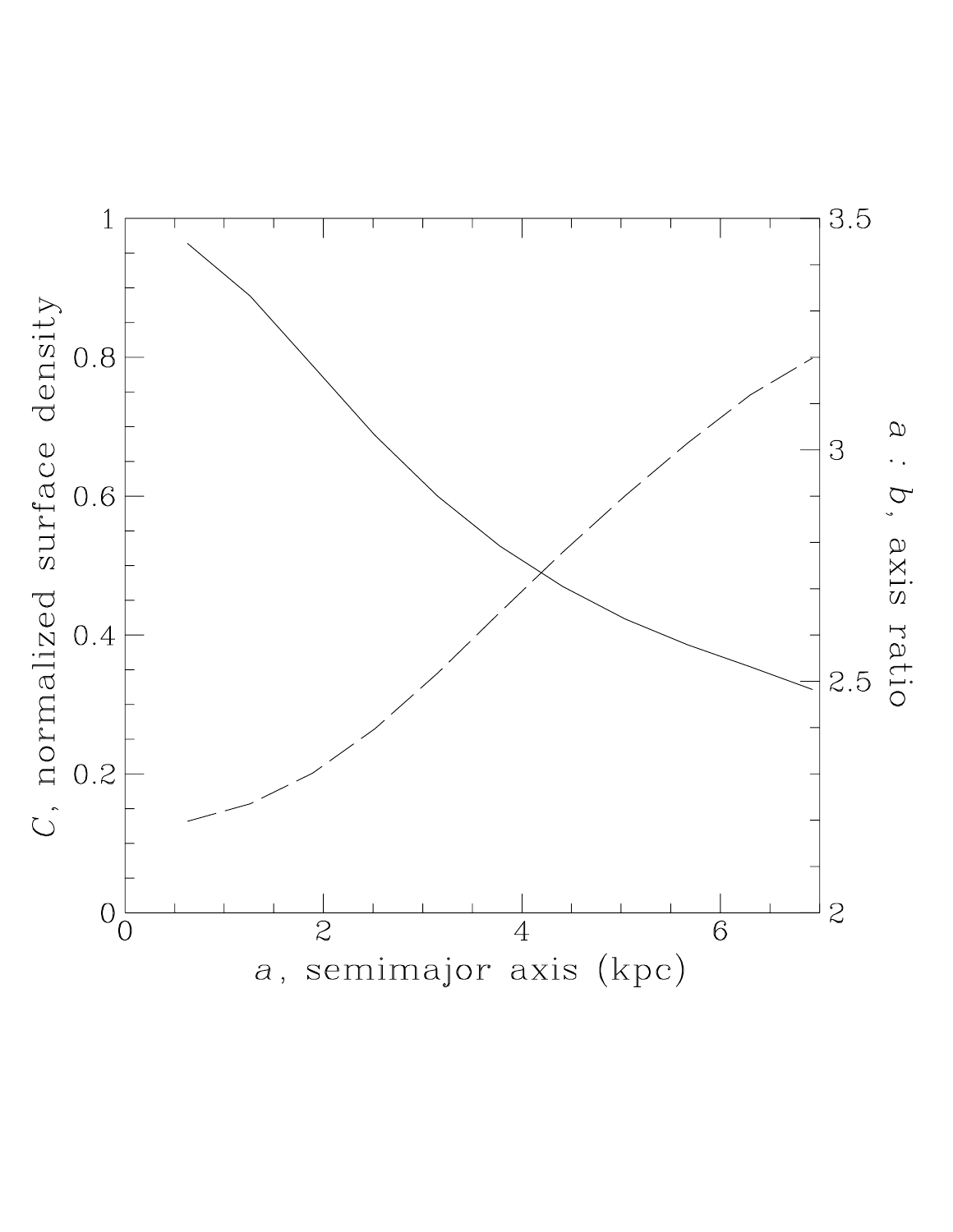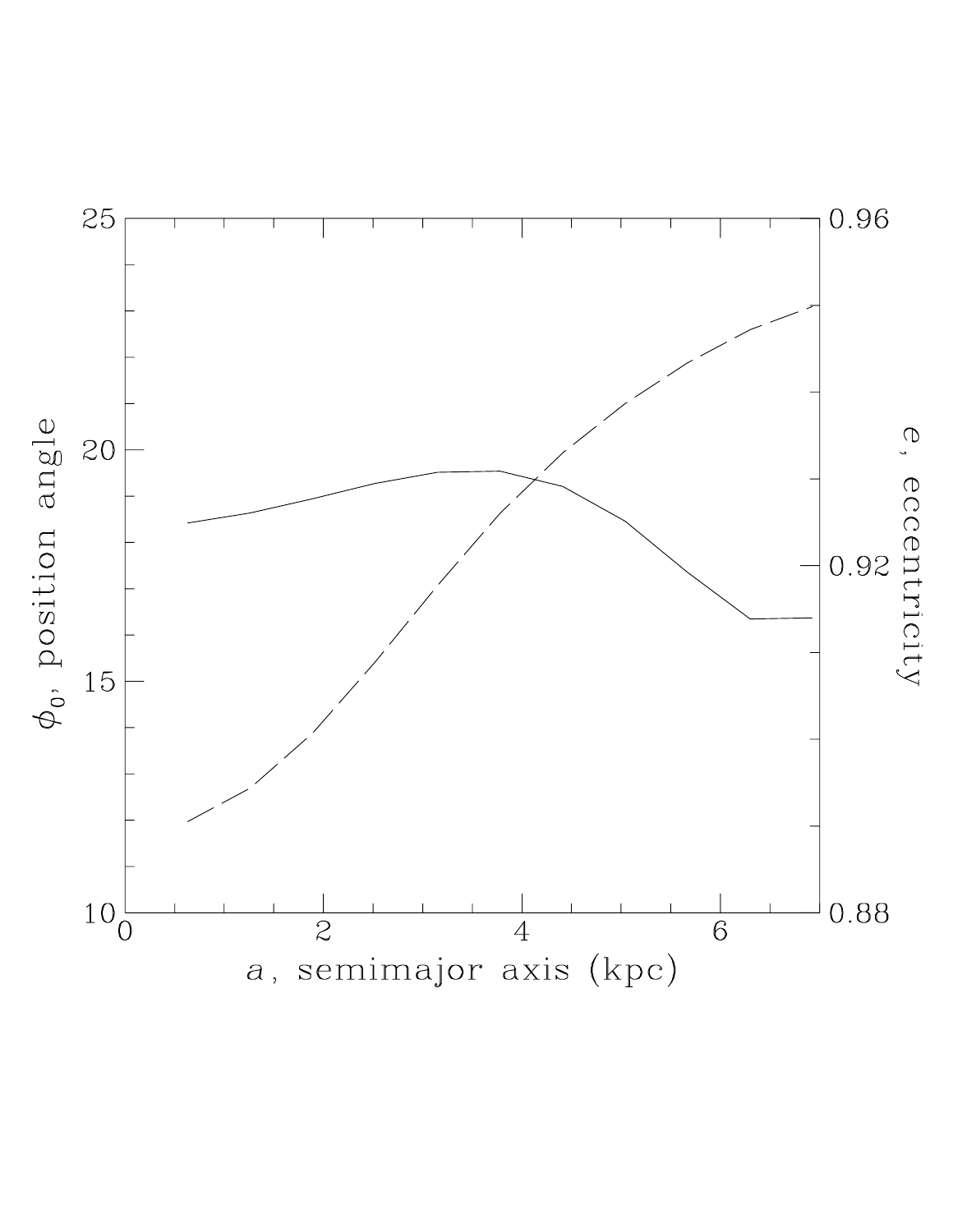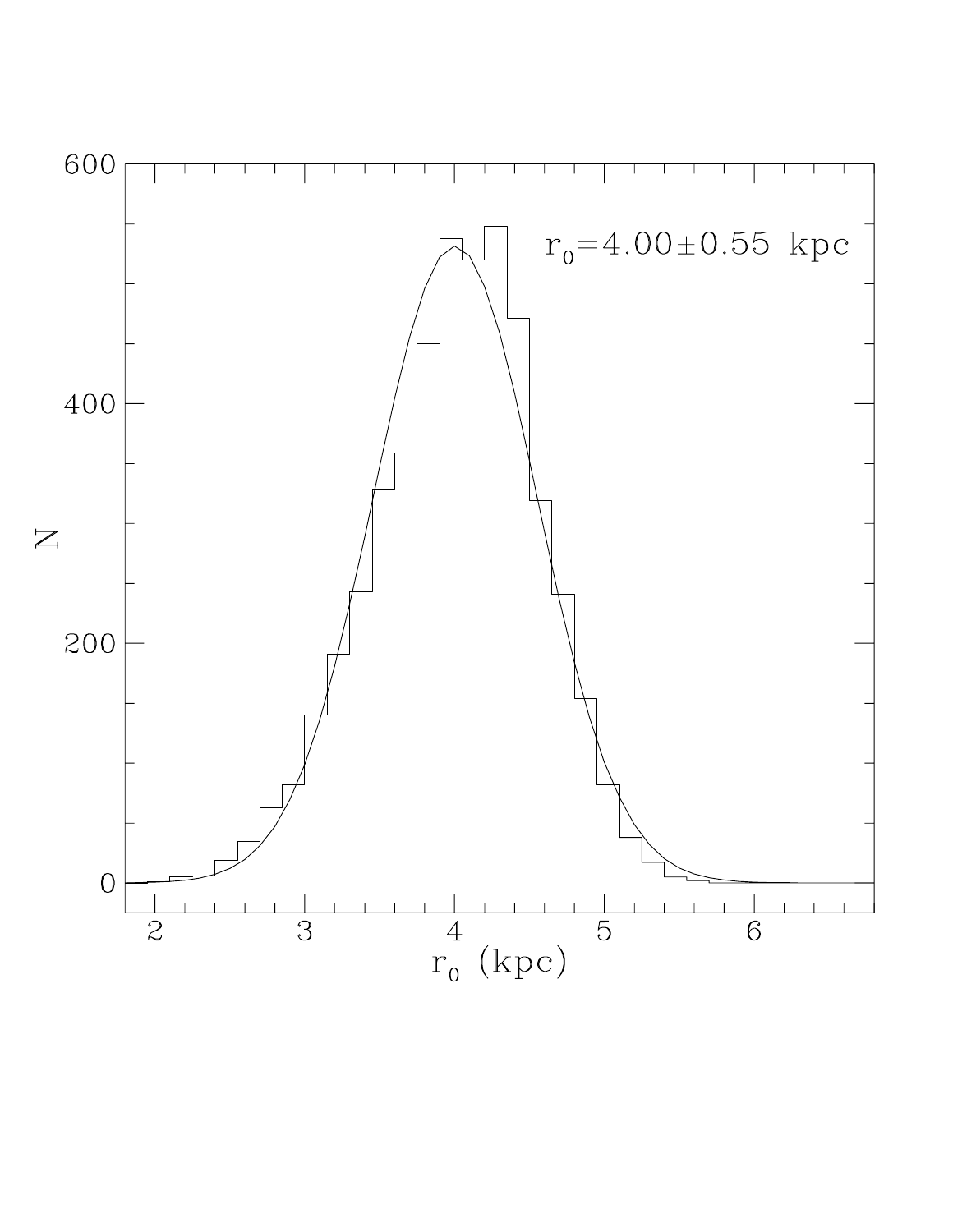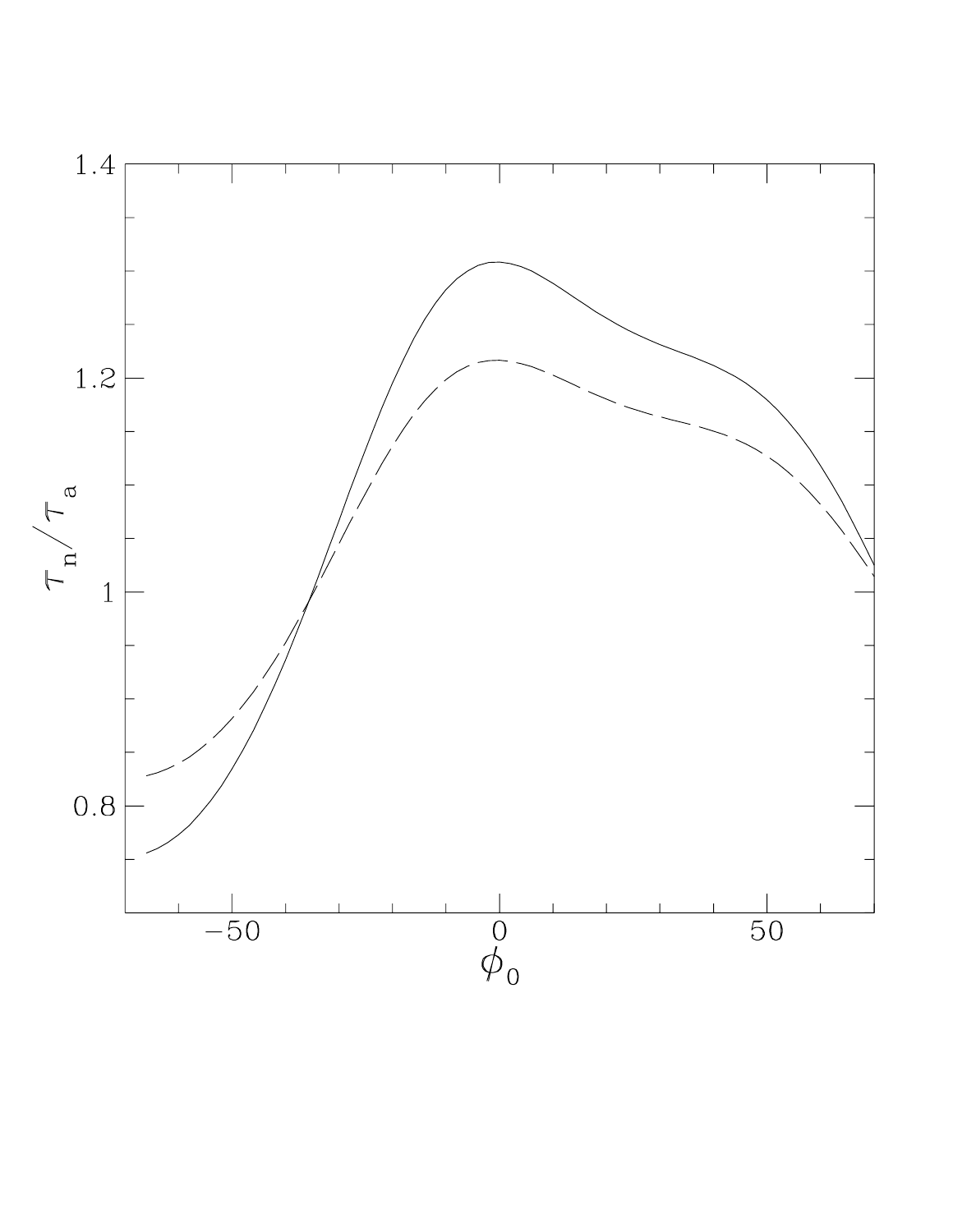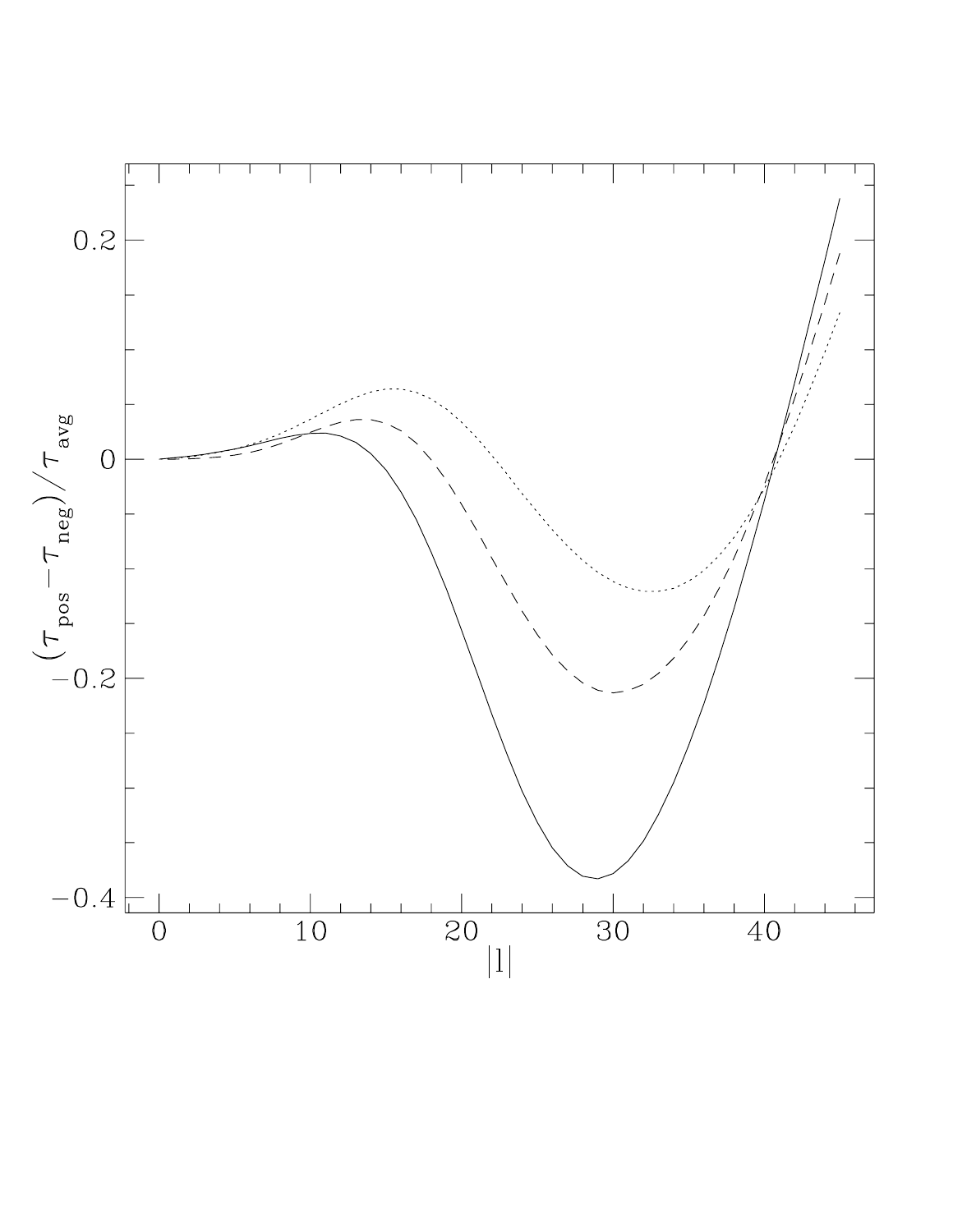